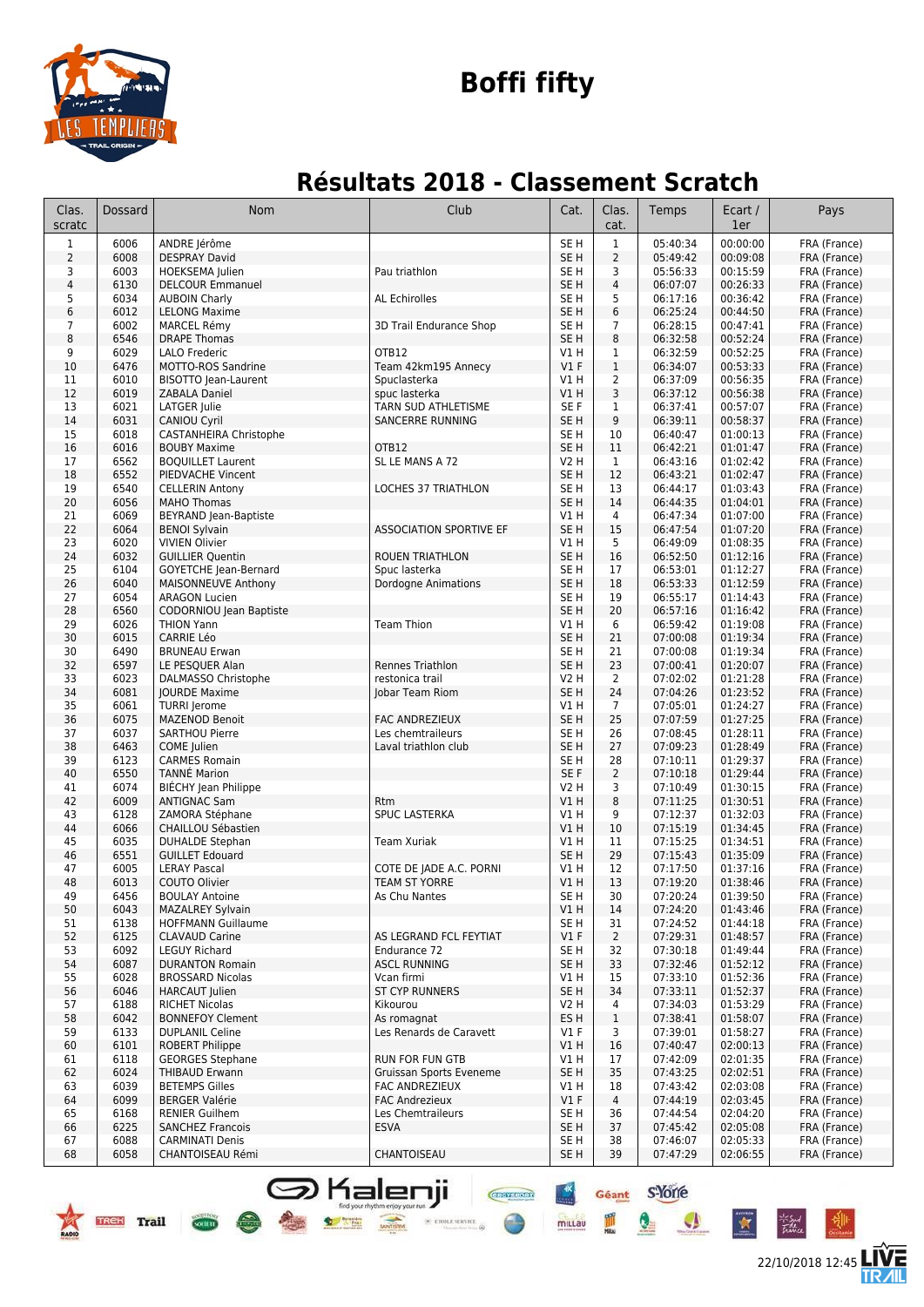

22/10/2018 12:45 **LIVE** 

Géant S-Yorre

 $\bullet$ 

 $\bullet$ 

 $\ddot{\ast}$ 

Pã.

圖

 $+<sup>x</sup>$ 

mittau

**CHEFFIORE** 

 $\frac{1}{\sqrt{2}}$  etoile service  $\frac{1}{\sqrt{2}}$ 

| 69<br>6059<br>PICHOT Raphael<br>VIH<br>19<br>07:48:00<br>02:07:26<br>FRA (France)<br>5<br>02:07:53<br>70<br>6227<br><b>DEGEORGES Philippe</b><br>AS LEGRAND FCL FEYTIAT<br><b>V2 H</b><br>07:48:27<br>FRA (France)<br>02:08:07<br>71<br>6174<br>OZIL Christophe<br>V1 H<br>20<br>07:48:41<br>FRA (France)<br>72<br>6048<br>SE <sub>H</sub><br>40<br><b>HURAULT Fabien</b><br>07:50:51<br>02:10:17<br>FRA (France)<br>Courir à ormes<br>6497<br>41<br>02:11:12<br>73<br><b>CALVARIN Ronan</b><br>SE H<br>07:51:46<br>FRA (France)<br>74<br>6112<br>SE <sub>H</sub><br>42<br>07:52:30<br>02:11:56<br><b>TROUPEL Damien</b><br>FRA (France)<br><b>Rtm</b><br>75<br>6030<br>SE <sub>H</sub><br>07:52:32<br>02:11:58<br>DUVALLET Mickaël<br>Team trail touraine<br>43<br>FRA (France)<br>6090<br>SE <sub>H</sub><br>07:53:05<br>02:12:31<br>76<br><b>AMIOT Rodolphe</b><br>Les baroudeurs du saute<br>44<br>FRA (France)<br>02:12:47<br>77<br>6197<br>PETITDEMANGE Pauline<br>Les chemtraileurs<br>SE F<br>3<br>07:53:21<br>FRA (France)<br>78<br>6579<br>SE <sub>H</sub><br>45<br>07:54:23<br>02:13:49<br>FRA (France)<br>SIBILLE Damien<br>79<br>6086<br>07:54:44<br>02:14:10<br><b>WAUQUIER Arnaud</b><br>Sam Paris 12<br>V1 H<br>21<br>FRA (France)<br>6529<br>22<br>02:15:07<br>80<br><b>HOCHET Yorrick</b><br>V1 H<br>07:55:41<br>FRA (France)<br>6573<br>SE F<br>02:16:14<br>81<br><b>RENOUX Lucile</b><br><b>CAP ENDURANCE</b><br>4<br>07:56:48<br>FRA (France)<br>5<br>02:16:40<br>82<br>6173<br><b>FEINBERG Laurine</b><br><b>PUC HORS STADE</b><br>$VI$ F<br>07:57:14<br>FRA (France)<br>83<br>6093<br>DEPIETS Jérôme<br>Défi Outdoor<br>SE H<br>46<br>07:58:55<br>02:18:21<br>FRA (France)<br>6592<br><b>CORRÉ Bruno</b><br>23<br>02:18:26<br>84<br>VIH<br>07:59:00<br>FRA (France)<br>6521<br>47<br>85<br><b>MOYSAN Thomas</b><br><b>BROCELIANDE AVENTURE 35</b><br>SE H<br>07:59:01<br>02:18:27<br>FRA (France)<br>86<br>6057<br>24<br>07:59:11<br>02:18:37<br><b>OUMMAHAN Bashar</b><br><b>ALE</b><br><b>V1 H</b><br>FRA (France)<br>6094<br>25<br>07:59:13<br>02:18:39<br>87<br><b>BLONDEL Frederic</b><br>Lez'Hard<br><b>V1 H</b><br>FRA (France)<br>6135<br>26<br>02:20:12<br>88<br><b>GUICHARD Sébastien</b><br><b>V1 H</b><br>08:00:46<br>FRA (France)<br>6110<br>02:20:43<br><b>BENTO Francisco</b><br>V1 H<br>27<br>08:01:17<br>FRA (France)<br>89<br>6219<br>V2F<br>$\mathbf{1}$<br>08:01:20<br>02:20:46<br>90<br><b>ORLANDINI Laurence</b><br>FRA (France)<br>6105<br>PHOENIX 43<br>08:01:55<br>02:21:21<br>91<br><b>MARCON Laurent</b><br>V1 H<br>28<br>FRA (France)<br>92<br>SE <sub>H</sub><br>02:21:25<br>6044<br><b>COURBON Jonathan</b><br>Fit Run Sports<br>48<br>08:01:59<br>FRA (France)<br>6501<br>SE <sub>H</sub><br>49<br>08:04:13<br>02:23:39<br>93<br><b>AUBER Maxime</b><br>FRA (France)<br>94<br>6170<br><b>FONTAINE Pierre</b><br>SE H<br>50<br>08:04:42<br>02:24:08<br>FRA (France)<br>6574<br><b>SEVAD</b><br>95<br><b>LABEYLIE Emeric</b><br>SE H<br>51<br>08:04:51<br>02:24:17<br>FRA (France)<br>6362<br>stade lavallois<br>52<br>96<br><b>FONNARD Thomas</b><br>SE H<br>08:05:38<br>02:25:04<br>FRA (France)<br>6033<br>29<br>02:29:32<br>97<br><b>GAUTHIER Jerome</b><br>as effiat<br><b>V1 H</b><br>08:10:06<br>FRA (France)<br>98<br>6185<br>V1H<br>30<br>02:29:42<br><b>AUVACHEY Thomas</b><br>08:10:16<br>FRA (France)<br>Lez'hard<br>99<br>6477<br>53<br>08:11:14<br>02:30:40<br>PRIEUR Benjamin<br>SE H<br>FRA (France)<br>6126<br>SE <sub>H</sub><br>54<br>08:11:20<br>02:30:46<br>100<br><b>AGUILLON Ludovic</b><br>FRA (France)<br>ascl running<br>6163<br>08:11:34<br>02:31:00<br>101<br><b>TAVARES Steve</b><br>V1 H<br>31<br>FRA (France)<br>6091<br>08:11:35<br>02:31:01<br>102<br><b>GUTKOWSKI Michael</b><br>V1H<br>32<br>FRA (France)<br>team gros<br><b>ASCE BOSCH</b><br>08:11:59<br>02:31:25<br>103<br>6098<br><b>CRESPO Yannick</b><br>SE H<br>55<br>FRA (France)<br>6067<br>V1F<br>6<br>08:12:20<br>02:31:46<br>104<br><b>COTTET-MOINE Anne</b><br>FRA (France)<br>02:32:15<br>105<br>6140<br><b>BEURIOT Sebastien</b><br><b>TRAILERS NORMANDS</b><br>V1 H<br>33<br>08:12:49<br>FRA (France)<br>34<br>106<br>6460<br><b>BRIGEOIS</b> Jean<br>VIH<br>08:14:45<br>02:34:11<br>FRA (France)<br>107<br>6496<br><b>LAMOULIE Olivier</b><br><b>UR78</b><br>SE H<br>56<br>08:15:41<br>02:35:07<br>FRA (France)<br>35<br>02:35:17<br>6487<br><b>DUSSEAU Laurent</b><br>athletic club reolais<br>VIH<br>08:15:51<br>FRA (France)<br>108<br>36<br>109<br>6465<br>08:16:45<br>02:36:11<br><b>DEMISSY Bruno</b><br>cap melgueil<br>V1 H<br>FRA (France)<br>6224<br>57<br>02:36:15<br>110<br><b>RAMES Guillaume</b><br>SE <sub>H</sub><br>08:16:49<br>FRA (France)<br>6472<br>58<br>02:38:28<br>111<br><b>BERTAUX Frédéric</b><br>SE H<br>08:19:02<br>FRA (France)<br>02:39:06<br>112<br>6117<br>JALABERT Stéphane<br><b>CA BEGLAIS Triathlon</b><br>V1 H<br>37<br>08:19:40<br>FRA (France)<br>6203<br>02:39:07<br>113<br><b>DE SARIAC Renaud</b><br>V1 H<br>38<br>08:19:41<br>FRA (France)<br>V3H<br>08:19:54<br>02:39:20<br>6041<br><b>DREUX Gilles</b><br>$\mathbf{1}$<br>FRA (France)<br>114<br>115<br>6106<br><b>BERTRAND Benoît</b><br>MONTALBA'TRAIL<br>39<br>08:20:25<br>02:39:51<br>FRA (France)<br>V1 H<br>6412<br>SE F<br>5<br>08:20:38<br>116<br><b>MEDKOVA Pavlina</b><br>02:40:04<br>FRA (France)<br>6389<br>CHIKHAOUI Chrystel<br>$VI$ F<br>08:21:06<br>02:40:32<br>117<br>Form'Event<br>$\overline{7}$<br>FRA (France)<br>SE H<br>59<br>08:21:13<br>02:40:39<br>FRA (France)<br>118<br>6229<br><b>THIBAULT Benoit</b><br>08:21:33<br>02:40:59<br>119<br>6139<br><b>DACHEVILLE Anthony</b><br><b>ACCES TRAIL</b><br>V1 H<br>40<br>FRA (France)<br>120<br><b>VON KANEL Mathieu</b><br>SE H<br>60<br>08:22:03<br>02:41:29<br>FRA (France)<br>6161<br>6063<br><b>BOURGEOIS Clément</b><br>SE H<br>61<br>08:22:45<br>02:42:11<br>FRA (France)<br>121<br>121<br>SE F<br>6<br>6156<br>DE LABORDERIE Maylis<br><b>ES Blanguefort</b><br>08:22:45<br>02:42:11<br>FRA (France)<br><b>AS EFFIAT</b><br>08:23:00<br>02:42:26<br>123<br>6146<br><b>BRISSEZ Samuel</b><br>V1 H<br>41<br>FRA (France)<br>02:42:51<br>124<br>6178<br><b>DUCLOS Stephane</b><br>airbus running<br>V1H<br>42<br>08:23:25<br>FRA (France)<br>Toulouse Triathlon Métr<br>08:23:53<br>02:43:19<br>FRA (France)<br>125<br>6207<br><b>LABONNE Antonin</b><br>ES H<br>$\overline{2}$<br>08:24:22<br>02:43:48<br>126<br>6047<br>GOUIFFES Didier<br>Team HONDA endurance SH<br>V2 H<br>6<br>FRA (France)<br>127<br>6578<br><b>LABORIE Coralie</b><br><b>MRC</b><br>SE F<br>$\overline{7}$<br>08:24:47<br>02:44:13<br>FRA (France)<br>6211<br>62<br>02:44:18<br>128<br><b>BRACQUART Francois</b><br>SE H<br>08:24:52<br>FRA (France)<br>129<br>6078<br><b>VIAL Sylvain</b><br>SE H<br>08:25:01<br>02:44:27<br>FRA (France)<br>Lez'hard<br>63<br>6083<br>DOS SANTOS Mickael<br><b>LEZ'HARD TEAM</b><br>08:25:06<br>02:44:32<br>FRA (France)<br>130<br>SE H<br>64<br>131<br>6204<br><b>BARRAUD Philippe</b><br>V3 H<br>08:25:27<br>02:44:53<br>FRA (France)<br>2<br>6217<br><b>RICHET Gerald</b><br>V1H<br>43<br>02:44:53<br>FRA (France)<br>131<br>08:25:27<br>133<br>6258<br><b>BAUDRIER Vincent</b><br>SE H<br>65<br>08:25:31<br>02:44:57<br>FRA (France)<br>Pau Pyrénées Aventure<br>44<br>02:45:15<br>134<br>6213<br>SANCHEZ Stephane<br>V1H<br>08:25:49<br>FRA (France)<br>02:45:16<br>135<br>6319<br>ROCHER Hélène<br>PAU PYRENEES AVENTURE<br>$VI$ F<br>08:25:50<br>FRA (France)<br>8<br>6076<br>02:46:03<br>136<br><b>BAJON Julien</b><br>1000 pattes vicquois<br>SE H<br>66<br>08:26:37<br>FRA (France)<br><b>CHARLOT Tony</b><br>02:47:16<br>137<br>6237<br>SE H<br>08:27:50<br>FRA (France)<br>67<br>138<br>6114<br><b>BIDAU Bruno</b><br>ascl running<br><b>V2 H</b><br>$\overline{7}$<br>08:27:56<br>02:47:22<br>FRA (France)<br><b>BIDAU Thierry</b><br>02:47:29<br>139<br>6113<br>ascl running<br>V2 H<br>8<br>08:28:03<br>FRA (France)<br><b>CHATENET Florent</b><br>CROQUE-CHEMINS<br>02:48:01<br>140<br>6187<br>SE H<br>68<br>08:28:35<br>FRA (France)<br>141<br>6184<br><b>BLANC Hugues</b><br>LEZ'HARD<br>V1 H<br>45<br>08:28:46<br>02:48:12<br>FRA (France)<br>$\overline{2}$<br>FRA (France)<br>142<br>6226<br><b>MOUSSEAUX Colette</b><br>V2F<br>08:28:50<br>02:48:16<br>143<br>6116<br><b>GROLHIER Warren</b><br>69<br>08:29:15<br>02:48:41<br>FRA (France)<br>SE H | Clas.<br>scratc | Dossard | Nom | Club | Cat. | Clas.<br>cat. | Temps | Ecart /<br>1er | Pays |
|--------------------------------------------------------------------------------------------------------------------------------------------------------------------------------------------------------------------------------------------------------------------------------------------------------------------------------------------------------------------------------------------------------------------------------------------------------------------------------------------------------------------------------------------------------------------------------------------------------------------------------------------------------------------------------------------------------------------------------------------------------------------------------------------------------------------------------------------------------------------------------------------------------------------------------------------------------------------------------------------------------------------------------------------------------------------------------------------------------------------------------------------------------------------------------------------------------------------------------------------------------------------------------------------------------------------------------------------------------------------------------------------------------------------------------------------------------------------------------------------------------------------------------------------------------------------------------------------------------------------------------------------------------------------------------------------------------------------------------------------------------------------------------------------------------------------------------------------------------------------------------------------------------------------------------------------------------------------------------------------------------------------------------------------------------------------------------------------------------------------------------------------------------------------------------------------------------------------------------------------------------------------------------------------------------------------------------------------------------------------------------------------------------------------------------------------------------------------------------------------------------------------------------------------------------------------------------------------------------------------------------------------------------------------------------------------------------------------------------------------------------------------------------------------------------------------------------------------------------------------------------------------------------------------------------------------------------------------------------------------------------------------------------------------------------------------------------------------------------------------------------------------------------------------------------------------------------------------------------------------------------------------------------------------------------------------------------------------------------------------------------------------------------------------------------------------------------------------------------------------------------------------------------------------------------------------------------------------------------------------------------------------------------------------------------------------------------------------------------------------------------------------------------------------------------------------------------------------------------------------------------------------------------------------------------------------------------------------------------------------------------------------------------------------------------------------------------------------------------------------------------------------------------------------------------------------------------------------------------------------------------------------------------------------------------------------------------------------------------------------------------------------------------------------------------------------------------------------------------------------------------------------------------------------------------------------------------------------------------------------------------------------------------------------------------------------------------------------------------------------------------------------------------------------------------------------------------------------------------------------------------------------------------------------------------------------------------------------------------------------------------------------------------------------------------------------------------------------------------------------------------------------------------------------------------------------------------------------------------------------------------------------------------------------------------------------------------------------------------------------------------------------------------------------------------------------------------------------------------------------------------------------------------------------------------------------------------------------------------------------------------------------------------------------------------------------------------------------------------------------------------------------------------------------------------------------------------------------------------------------------------------------------------------------------------------------------------------------------------------------------------------------------------------------------------------------------------------------------------------------------------------------------------------------------------------------------------------------------------------------------------------------------------------------------------------------------------------------------------------------------------------------------------------------------------------------------------------------------------------------------------------------------------------------------------------------------------------------------------------------------------------------------------------------------------------------------------------------------------------------------------------------------------------------------------------------------------------------------------------------------------------------------------------------------------------------------------------------------------------------------------------------------------------------------------------------------------------------------------------------------------------------------------------------------------------------------------------------------------------------------------------------------------------------------------------------------------------------------------------------------------------------------------------------------------------------------------------------------------------------------------------------------------------------------------------------------------------------------------------------------------------------------------------------------------------------------------------------------------------------------------------------------------------------------------------------------------------------------------------------------------------------------------------------------------------------------------------------------------------------------------------------------------------------------------------------------------------------------------------------------------------------------------------------------------------------------------------------------------------------------------------------------------------------------------------------------------------------------------------------------------------------------------------------|-----------------|---------|-----|------|------|---------------|-------|----------------|------|
|                                                                                                                                                                                                                                                                                                                                                                                                                                                                                                                                                                                                                                                                                                                                                                                                                                                                                                                                                                                                                                                                                                                                                                                                                                                                                                                                                                                                                                                                                                                                                                                                                                                                                                                                                                                                                                                                                                                                                                                                                                                                                                                                                                                                                                                                                                                                                                                                                                                                                                                                                                                                                                                                                                                                                                                                                                                                                                                                                                                                                                                                                                                                                                                                                                                                                                                                                                                                                                                                                                                                                                                                                                                                                                                                                                                                                                                                                                                                                                                                                                                                                                                                                                                                                                                                                                                                                                                                                                                                                                                                                                                                                                                                                                                                                                                                                                                                                                                                                                                                                                                                                                                                                                                                                                                                                                                                                                                                                                                                                                                                                                                                                                                                                                                                                                                                                                                                                                                                                                                                                                                                                                                                                                                                                                                                                                                                                                                                                                                                                                                                                                                                                                                                                                                                                                                                                                                                                                                                                                                                                                                                                                                                                                                                                                                                                                                                                                                                                                                                                                                                                                                                                                                                                                                                                                                                                                                                                                                                                                                                                                                                                                                                                                                                                                                                                                                                                                                                                    |                 |         |     |      |      |               |       |                |      |
|                                                                                                                                                                                                                                                                                                                                                                                                                                                                                                                                                                                                                                                                                                                                                                                                                                                                                                                                                                                                                                                                                                                                                                                                                                                                                                                                                                                                                                                                                                                                                                                                                                                                                                                                                                                                                                                                                                                                                                                                                                                                                                                                                                                                                                                                                                                                                                                                                                                                                                                                                                                                                                                                                                                                                                                                                                                                                                                                                                                                                                                                                                                                                                                                                                                                                                                                                                                                                                                                                                                                                                                                                                                                                                                                                                                                                                                                                                                                                                                                                                                                                                                                                                                                                                                                                                                                                                                                                                                                                                                                                                                                                                                                                                                                                                                                                                                                                                                                                                                                                                                                                                                                                                                                                                                                                                                                                                                                                                                                                                                                                                                                                                                                                                                                                                                                                                                                                                                                                                                                                                                                                                                                                                                                                                                                                                                                                                                                                                                                                                                                                                                                                                                                                                                                                                                                                                                                                                                                                                                                                                                                                                                                                                                                                                                                                                                                                                                                                                                                                                                                                                                                                                                                                                                                                                                                                                                                                                                                                                                                                                                                                                                                                                                                                                                                                                                                                                                                                    |                 |         |     |      |      |               |       |                |      |
|                                                                                                                                                                                                                                                                                                                                                                                                                                                                                                                                                                                                                                                                                                                                                                                                                                                                                                                                                                                                                                                                                                                                                                                                                                                                                                                                                                                                                                                                                                                                                                                                                                                                                                                                                                                                                                                                                                                                                                                                                                                                                                                                                                                                                                                                                                                                                                                                                                                                                                                                                                                                                                                                                                                                                                                                                                                                                                                                                                                                                                                                                                                                                                                                                                                                                                                                                                                                                                                                                                                                                                                                                                                                                                                                                                                                                                                                                                                                                                                                                                                                                                                                                                                                                                                                                                                                                                                                                                                                                                                                                                                                                                                                                                                                                                                                                                                                                                                                                                                                                                                                                                                                                                                                                                                                                                                                                                                                                                                                                                                                                                                                                                                                                                                                                                                                                                                                                                                                                                                                                                                                                                                                                                                                                                                                                                                                                                                                                                                                                                                                                                                                                                                                                                                                                                                                                                                                                                                                                                                                                                                                                                                                                                                                                                                                                                                                                                                                                                                                                                                                                                                                                                                                                                                                                                                                                                                                                                                                                                                                                                                                                                                                                                                                                                                                                                                                                                                                                    |                 |         |     |      |      |               |       |                |      |
|                                                                                                                                                                                                                                                                                                                                                                                                                                                                                                                                                                                                                                                                                                                                                                                                                                                                                                                                                                                                                                                                                                                                                                                                                                                                                                                                                                                                                                                                                                                                                                                                                                                                                                                                                                                                                                                                                                                                                                                                                                                                                                                                                                                                                                                                                                                                                                                                                                                                                                                                                                                                                                                                                                                                                                                                                                                                                                                                                                                                                                                                                                                                                                                                                                                                                                                                                                                                                                                                                                                                                                                                                                                                                                                                                                                                                                                                                                                                                                                                                                                                                                                                                                                                                                                                                                                                                                                                                                                                                                                                                                                                                                                                                                                                                                                                                                                                                                                                                                                                                                                                                                                                                                                                                                                                                                                                                                                                                                                                                                                                                                                                                                                                                                                                                                                                                                                                                                                                                                                                                                                                                                                                                                                                                                                                                                                                                                                                                                                                                                                                                                                                                                                                                                                                                                                                                                                                                                                                                                                                                                                                                                                                                                                                                                                                                                                                                                                                                                                                                                                                                                                                                                                                                                                                                                                                                                                                                                                                                                                                                                                                                                                                                                                                                                                                                                                                                                                                                    |                 |         |     |      |      |               |       |                |      |
|                                                                                                                                                                                                                                                                                                                                                                                                                                                                                                                                                                                                                                                                                                                                                                                                                                                                                                                                                                                                                                                                                                                                                                                                                                                                                                                                                                                                                                                                                                                                                                                                                                                                                                                                                                                                                                                                                                                                                                                                                                                                                                                                                                                                                                                                                                                                                                                                                                                                                                                                                                                                                                                                                                                                                                                                                                                                                                                                                                                                                                                                                                                                                                                                                                                                                                                                                                                                                                                                                                                                                                                                                                                                                                                                                                                                                                                                                                                                                                                                                                                                                                                                                                                                                                                                                                                                                                                                                                                                                                                                                                                                                                                                                                                                                                                                                                                                                                                                                                                                                                                                                                                                                                                                                                                                                                                                                                                                                                                                                                                                                                                                                                                                                                                                                                                                                                                                                                                                                                                                                                                                                                                                                                                                                                                                                                                                                                                                                                                                                                                                                                                                                                                                                                                                                                                                                                                                                                                                                                                                                                                                                                                                                                                                                                                                                                                                                                                                                                                                                                                                                                                                                                                                                                                                                                                                                                                                                                                                                                                                                                                                                                                                                                                                                                                                                                                                                                                                                    |                 |         |     |      |      |               |       |                |      |
|                                                                                                                                                                                                                                                                                                                                                                                                                                                                                                                                                                                                                                                                                                                                                                                                                                                                                                                                                                                                                                                                                                                                                                                                                                                                                                                                                                                                                                                                                                                                                                                                                                                                                                                                                                                                                                                                                                                                                                                                                                                                                                                                                                                                                                                                                                                                                                                                                                                                                                                                                                                                                                                                                                                                                                                                                                                                                                                                                                                                                                                                                                                                                                                                                                                                                                                                                                                                                                                                                                                                                                                                                                                                                                                                                                                                                                                                                                                                                                                                                                                                                                                                                                                                                                                                                                                                                                                                                                                                                                                                                                                                                                                                                                                                                                                                                                                                                                                                                                                                                                                                                                                                                                                                                                                                                                                                                                                                                                                                                                                                                                                                                                                                                                                                                                                                                                                                                                                                                                                                                                                                                                                                                                                                                                                                                                                                                                                                                                                                                                                                                                                                                                                                                                                                                                                                                                                                                                                                                                                                                                                                                                                                                                                                                                                                                                                                                                                                                                                                                                                                                                                                                                                                                                                                                                                                                                                                                                                                                                                                                                                                                                                                                                                                                                                                                                                                                                                                                    |                 |         |     |      |      |               |       |                |      |
|                                                                                                                                                                                                                                                                                                                                                                                                                                                                                                                                                                                                                                                                                                                                                                                                                                                                                                                                                                                                                                                                                                                                                                                                                                                                                                                                                                                                                                                                                                                                                                                                                                                                                                                                                                                                                                                                                                                                                                                                                                                                                                                                                                                                                                                                                                                                                                                                                                                                                                                                                                                                                                                                                                                                                                                                                                                                                                                                                                                                                                                                                                                                                                                                                                                                                                                                                                                                                                                                                                                                                                                                                                                                                                                                                                                                                                                                                                                                                                                                                                                                                                                                                                                                                                                                                                                                                                                                                                                                                                                                                                                                                                                                                                                                                                                                                                                                                                                                                                                                                                                                                                                                                                                                                                                                                                                                                                                                                                                                                                                                                                                                                                                                                                                                                                                                                                                                                                                                                                                                                                                                                                                                                                                                                                                                                                                                                                                                                                                                                                                                                                                                                                                                                                                                                                                                                                                                                                                                                                                                                                                                                                                                                                                                                                                                                                                                                                                                                                                                                                                                                                                                                                                                                                                                                                                                                                                                                                                                                                                                                                                                                                                                                                                                                                                                                                                                                                                                                    |                 |         |     |      |      |               |       |                |      |
|                                                                                                                                                                                                                                                                                                                                                                                                                                                                                                                                                                                                                                                                                                                                                                                                                                                                                                                                                                                                                                                                                                                                                                                                                                                                                                                                                                                                                                                                                                                                                                                                                                                                                                                                                                                                                                                                                                                                                                                                                                                                                                                                                                                                                                                                                                                                                                                                                                                                                                                                                                                                                                                                                                                                                                                                                                                                                                                                                                                                                                                                                                                                                                                                                                                                                                                                                                                                                                                                                                                                                                                                                                                                                                                                                                                                                                                                                                                                                                                                                                                                                                                                                                                                                                                                                                                                                                                                                                                                                                                                                                                                                                                                                                                                                                                                                                                                                                                                                                                                                                                                                                                                                                                                                                                                                                                                                                                                                                                                                                                                                                                                                                                                                                                                                                                                                                                                                                                                                                                                                                                                                                                                                                                                                                                                                                                                                                                                                                                                                                                                                                                                                                                                                                                                                                                                                                                                                                                                                                                                                                                                                                                                                                                                                                                                                                                                                                                                                                                                                                                                                                                                                                                                                                                                                                                                                                                                                                                                                                                                                                                                                                                                                                                                                                                                                                                                                                                                                    |                 |         |     |      |      |               |       |                |      |
|                                                                                                                                                                                                                                                                                                                                                                                                                                                                                                                                                                                                                                                                                                                                                                                                                                                                                                                                                                                                                                                                                                                                                                                                                                                                                                                                                                                                                                                                                                                                                                                                                                                                                                                                                                                                                                                                                                                                                                                                                                                                                                                                                                                                                                                                                                                                                                                                                                                                                                                                                                                                                                                                                                                                                                                                                                                                                                                                                                                                                                                                                                                                                                                                                                                                                                                                                                                                                                                                                                                                                                                                                                                                                                                                                                                                                                                                                                                                                                                                                                                                                                                                                                                                                                                                                                                                                                                                                                                                                                                                                                                                                                                                                                                                                                                                                                                                                                                                                                                                                                                                                                                                                                                                                                                                                                                                                                                                                                                                                                                                                                                                                                                                                                                                                                                                                                                                                                                                                                                                                                                                                                                                                                                                                                                                                                                                                                                                                                                                                                                                                                                                                                                                                                                                                                                                                                                                                                                                                                                                                                                                                                                                                                                                                                                                                                                                                                                                                                                                                                                                                                                                                                                                                                                                                                                                                                                                                                                                                                                                                                                                                                                                                                                                                                                                                                                                                                                                                    |                 |         |     |      |      |               |       |                |      |
|                                                                                                                                                                                                                                                                                                                                                                                                                                                                                                                                                                                                                                                                                                                                                                                                                                                                                                                                                                                                                                                                                                                                                                                                                                                                                                                                                                                                                                                                                                                                                                                                                                                                                                                                                                                                                                                                                                                                                                                                                                                                                                                                                                                                                                                                                                                                                                                                                                                                                                                                                                                                                                                                                                                                                                                                                                                                                                                                                                                                                                                                                                                                                                                                                                                                                                                                                                                                                                                                                                                                                                                                                                                                                                                                                                                                                                                                                                                                                                                                                                                                                                                                                                                                                                                                                                                                                                                                                                                                                                                                                                                                                                                                                                                                                                                                                                                                                                                                                                                                                                                                                                                                                                                                                                                                                                                                                                                                                                                                                                                                                                                                                                                                                                                                                                                                                                                                                                                                                                                                                                                                                                                                                                                                                                                                                                                                                                                                                                                                                                                                                                                                                                                                                                                                                                                                                                                                                                                                                                                                                                                                                                                                                                                                                                                                                                                                                                                                                                                                                                                                                                                                                                                                                                                                                                                                                                                                                                                                                                                                                                                                                                                                                                                                                                                                                                                                                                                                                    |                 |         |     |      |      |               |       |                |      |
|                                                                                                                                                                                                                                                                                                                                                                                                                                                                                                                                                                                                                                                                                                                                                                                                                                                                                                                                                                                                                                                                                                                                                                                                                                                                                                                                                                                                                                                                                                                                                                                                                                                                                                                                                                                                                                                                                                                                                                                                                                                                                                                                                                                                                                                                                                                                                                                                                                                                                                                                                                                                                                                                                                                                                                                                                                                                                                                                                                                                                                                                                                                                                                                                                                                                                                                                                                                                                                                                                                                                                                                                                                                                                                                                                                                                                                                                                                                                                                                                                                                                                                                                                                                                                                                                                                                                                                                                                                                                                                                                                                                                                                                                                                                                                                                                                                                                                                                                                                                                                                                                                                                                                                                                                                                                                                                                                                                                                                                                                                                                                                                                                                                                                                                                                                                                                                                                                                                                                                                                                                                                                                                                                                                                                                                                                                                                                                                                                                                                                                                                                                                                                                                                                                                                                                                                                                                                                                                                                                                                                                                                                                                                                                                                                                                                                                                                                                                                                                                                                                                                                                                                                                                                                                                                                                                                                                                                                                                                                                                                                                                                                                                                                                                                                                                                                                                                                                                                                    |                 |         |     |      |      |               |       |                |      |
|                                                                                                                                                                                                                                                                                                                                                                                                                                                                                                                                                                                                                                                                                                                                                                                                                                                                                                                                                                                                                                                                                                                                                                                                                                                                                                                                                                                                                                                                                                                                                                                                                                                                                                                                                                                                                                                                                                                                                                                                                                                                                                                                                                                                                                                                                                                                                                                                                                                                                                                                                                                                                                                                                                                                                                                                                                                                                                                                                                                                                                                                                                                                                                                                                                                                                                                                                                                                                                                                                                                                                                                                                                                                                                                                                                                                                                                                                                                                                                                                                                                                                                                                                                                                                                                                                                                                                                                                                                                                                                                                                                                                                                                                                                                                                                                                                                                                                                                                                                                                                                                                                                                                                                                                                                                                                                                                                                                                                                                                                                                                                                                                                                                                                                                                                                                                                                                                                                                                                                                                                                                                                                                                                                                                                                                                                                                                                                                                                                                                                                                                                                                                                                                                                                                                                                                                                                                                                                                                                                                                                                                                                                                                                                                                                                                                                                                                                                                                                                                                                                                                                                                                                                                                                                                                                                                                                                                                                                                                                                                                                                                                                                                                                                                                                                                                                                                                                                                                                    |                 |         |     |      |      |               |       |                |      |
|                                                                                                                                                                                                                                                                                                                                                                                                                                                                                                                                                                                                                                                                                                                                                                                                                                                                                                                                                                                                                                                                                                                                                                                                                                                                                                                                                                                                                                                                                                                                                                                                                                                                                                                                                                                                                                                                                                                                                                                                                                                                                                                                                                                                                                                                                                                                                                                                                                                                                                                                                                                                                                                                                                                                                                                                                                                                                                                                                                                                                                                                                                                                                                                                                                                                                                                                                                                                                                                                                                                                                                                                                                                                                                                                                                                                                                                                                                                                                                                                                                                                                                                                                                                                                                                                                                                                                                                                                                                                                                                                                                                                                                                                                                                                                                                                                                                                                                                                                                                                                                                                                                                                                                                                                                                                                                                                                                                                                                                                                                                                                                                                                                                                                                                                                                                                                                                                                                                                                                                                                                                                                                                                                                                                                                                                                                                                                                                                                                                                                                                                                                                                                                                                                                                                                                                                                                                                                                                                                                                                                                                                                                                                                                                                                                                                                                                                                                                                                                                                                                                                                                                                                                                                                                                                                                                                                                                                                                                                                                                                                                                                                                                                                                                                                                                                                                                                                                                                                    |                 |         |     |      |      |               |       |                |      |
|                                                                                                                                                                                                                                                                                                                                                                                                                                                                                                                                                                                                                                                                                                                                                                                                                                                                                                                                                                                                                                                                                                                                                                                                                                                                                                                                                                                                                                                                                                                                                                                                                                                                                                                                                                                                                                                                                                                                                                                                                                                                                                                                                                                                                                                                                                                                                                                                                                                                                                                                                                                                                                                                                                                                                                                                                                                                                                                                                                                                                                                                                                                                                                                                                                                                                                                                                                                                                                                                                                                                                                                                                                                                                                                                                                                                                                                                                                                                                                                                                                                                                                                                                                                                                                                                                                                                                                                                                                                                                                                                                                                                                                                                                                                                                                                                                                                                                                                                                                                                                                                                                                                                                                                                                                                                                                                                                                                                                                                                                                                                                                                                                                                                                                                                                                                                                                                                                                                                                                                                                                                                                                                                                                                                                                                                                                                                                                                                                                                                                                                                                                                                                                                                                                                                                                                                                                                                                                                                                                                                                                                                                                                                                                                                                                                                                                                                                                                                                                                                                                                                                                                                                                                                                                                                                                                                                                                                                                                                                                                                                                                                                                                                                                                                                                                                                                                                                                                                                    |                 |         |     |      |      |               |       |                |      |
|                                                                                                                                                                                                                                                                                                                                                                                                                                                                                                                                                                                                                                                                                                                                                                                                                                                                                                                                                                                                                                                                                                                                                                                                                                                                                                                                                                                                                                                                                                                                                                                                                                                                                                                                                                                                                                                                                                                                                                                                                                                                                                                                                                                                                                                                                                                                                                                                                                                                                                                                                                                                                                                                                                                                                                                                                                                                                                                                                                                                                                                                                                                                                                                                                                                                                                                                                                                                                                                                                                                                                                                                                                                                                                                                                                                                                                                                                                                                                                                                                                                                                                                                                                                                                                                                                                                                                                                                                                                                                                                                                                                                                                                                                                                                                                                                                                                                                                                                                                                                                                                                                                                                                                                                                                                                                                                                                                                                                                                                                                                                                                                                                                                                                                                                                                                                                                                                                                                                                                                                                                                                                                                                                                                                                                                                                                                                                                                                                                                                                                                                                                                                                                                                                                                                                                                                                                                                                                                                                                                                                                                                                                                                                                                                                                                                                                                                                                                                                                                                                                                                                                                                                                                                                                                                                                                                                                                                                                                                                                                                                                                                                                                                                                                                                                                                                                                                                                                                                    |                 |         |     |      |      |               |       |                |      |
|                                                                                                                                                                                                                                                                                                                                                                                                                                                                                                                                                                                                                                                                                                                                                                                                                                                                                                                                                                                                                                                                                                                                                                                                                                                                                                                                                                                                                                                                                                                                                                                                                                                                                                                                                                                                                                                                                                                                                                                                                                                                                                                                                                                                                                                                                                                                                                                                                                                                                                                                                                                                                                                                                                                                                                                                                                                                                                                                                                                                                                                                                                                                                                                                                                                                                                                                                                                                                                                                                                                                                                                                                                                                                                                                                                                                                                                                                                                                                                                                                                                                                                                                                                                                                                                                                                                                                                                                                                                                                                                                                                                                                                                                                                                                                                                                                                                                                                                                                                                                                                                                                                                                                                                                                                                                                                                                                                                                                                                                                                                                                                                                                                                                                                                                                                                                                                                                                                                                                                                                                                                                                                                                                                                                                                                                                                                                                                                                                                                                                                                                                                                                                                                                                                                                                                                                                                                                                                                                                                                                                                                                                                                                                                                                                                                                                                                                                                                                                                                                                                                                                                                                                                                                                                                                                                                                                                                                                                                                                                                                                                                                                                                                                                                                                                                                                                                                                                                                                    |                 |         |     |      |      |               |       |                |      |
|                                                                                                                                                                                                                                                                                                                                                                                                                                                                                                                                                                                                                                                                                                                                                                                                                                                                                                                                                                                                                                                                                                                                                                                                                                                                                                                                                                                                                                                                                                                                                                                                                                                                                                                                                                                                                                                                                                                                                                                                                                                                                                                                                                                                                                                                                                                                                                                                                                                                                                                                                                                                                                                                                                                                                                                                                                                                                                                                                                                                                                                                                                                                                                                                                                                                                                                                                                                                                                                                                                                                                                                                                                                                                                                                                                                                                                                                                                                                                                                                                                                                                                                                                                                                                                                                                                                                                                                                                                                                                                                                                                                                                                                                                                                                                                                                                                                                                                                                                                                                                                                                                                                                                                                                                                                                                                                                                                                                                                                                                                                                                                                                                                                                                                                                                                                                                                                                                                                                                                                                                                                                                                                                                                                                                                                                                                                                                                                                                                                                                                                                                                                                                                                                                                                                                                                                                                                                                                                                                                                                                                                                                                                                                                                                                                                                                                                                                                                                                                                                                                                                                                                                                                                                                                                                                                                                                                                                                                                                                                                                                                                                                                                                                                                                                                                                                                                                                                                                                    |                 |         |     |      |      |               |       |                |      |
|                                                                                                                                                                                                                                                                                                                                                                                                                                                                                                                                                                                                                                                                                                                                                                                                                                                                                                                                                                                                                                                                                                                                                                                                                                                                                                                                                                                                                                                                                                                                                                                                                                                                                                                                                                                                                                                                                                                                                                                                                                                                                                                                                                                                                                                                                                                                                                                                                                                                                                                                                                                                                                                                                                                                                                                                                                                                                                                                                                                                                                                                                                                                                                                                                                                                                                                                                                                                                                                                                                                                                                                                                                                                                                                                                                                                                                                                                                                                                                                                                                                                                                                                                                                                                                                                                                                                                                                                                                                                                                                                                                                                                                                                                                                                                                                                                                                                                                                                                                                                                                                                                                                                                                                                                                                                                                                                                                                                                                                                                                                                                                                                                                                                                                                                                                                                                                                                                                                                                                                                                                                                                                                                                                                                                                                                                                                                                                                                                                                                                                                                                                                                                                                                                                                                                                                                                                                                                                                                                                                                                                                                                                                                                                                                                                                                                                                                                                                                                                                                                                                                                                                                                                                                                                                                                                                                                                                                                                                                                                                                                                                                                                                                                                                                                                                                                                                                                                                                                    |                 |         |     |      |      |               |       |                |      |
|                                                                                                                                                                                                                                                                                                                                                                                                                                                                                                                                                                                                                                                                                                                                                                                                                                                                                                                                                                                                                                                                                                                                                                                                                                                                                                                                                                                                                                                                                                                                                                                                                                                                                                                                                                                                                                                                                                                                                                                                                                                                                                                                                                                                                                                                                                                                                                                                                                                                                                                                                                                                                                                                                                                                                                                                                                                                                                                                                                                                                                                                                                                                                                                                                                                                                                                                                                                                                                                                                                                                                                                                                                                                                                                                                                                                                                                                                                                                                                                                                                                                                                                                                                                                                                                                                                                                                                                                                                                                                                                                                                                                                                                                                                                                                                                                                                                                                                                                                                                                                                                                                                                                                                                                                                                                                                                                                                                                                                                                                                                                                                                                                                                                                                                                                                                                                                                                                                                                                                                                                                                                                                                                                                                                                                                                                                                                                                                                                                                                                                                                                                                                                                                                                                                                                                                                                                                                                                                                                                                                                                                                                                                                                                                                                                                                                                                                                                                                                                                                                                                                                                                                                                                                                                                                                                                                                                                                                                                                                                                                                                                                                                                                                                                                                                                                                                                                                                                                                    |                 |         |     |      |      |               |       |                |      |
|                                                                                                                                                                                                                                                                                                                                                                                                                                                                                                                                                                                                                                                                                                                                                                                                                                                                                                                                                                                                                                                                                                                                                                                                                                                                                                                                                                                                                                                                                                                                                                                                                                                                                                                                                                                                                                                                                                                                                                                                                                                                                                                                                                                                                                                                                                                                                                                                                                                                                                                                                                                                                                                                                                                                                                                                                                                                                                                                                                                                                                                                                                                                                                                                                                                                                                                                                                                                                                                                                                                                                                                                                                                                                                                                                                                                                                                                                                                                                                                                                                                                                                                                                                                                                                                                                                                                                                                                                                                                                                                                                                                                                                                                                                                                                                                                                                                                                                                                                                                                                                                                                                                                                                                                                                                                                                                                                                                                                                                                                                                                                                                                                                                                                                                                                                                                                                                                                                                                                                                                                                                                                                                                                                                                                                                                                                                                                                                                                                                                                                                                                                                                                                                                                                                                                                                                                                                                                                                                                                                                                                                                                                                                                                                                                                                                                                                                                                                                                                                                                                                                                                                                                                                                                                                                                                                                                                                                                                                                                                                                                                                                                                                                                                                                                                                                                                                                                                                                                    |                 |         |     |      |      |               |       |                |      |
|                                                                                                                                                                                                                                                                                                                                                                                                                                                                                                                                                                                                                                                                                                                                                                                                                                                                                                                                                                                                                                                                                                                                                                                                                                                                                                                                                                                                                                                                                                                                                                                                                                                                                                                                                                                                                                                                                                                                                                                                                                                                                                                                                                                                                                                                                                                                                                                                                                                                                                                                                                                                                                                                                                                                                                                                                                                                                                                                                                                                                                                                                                                                                                                                                                                                                                                                                                                                                                                                                                                                                                                                                                                                                                                                                                                                                                                                                                                                                                                                                                                                                                                                                                                                                                                                                                                                                                                                                                                                                                                                                                                                                                                                                                                                                                                                                                                                                                                                                                                                                                                                                                                                                                                                                                                                                                                                                                                                                                                                                                                                                                                                                                                                                                                                                                                                                                                                                                                                                                                                                                                                                                                                                                                                                                                                                                                                                                                                                                                                                                                                                                                                                                                                                                                                                                                                                                                                                                                                                                                                                                                                                                                                                                                                                                                                                                                                                                                                                                                                                                                                                                                                                                                                                                                                                                                                                                                                                                                                                                                                                                                                                                                                                                                                                                                                                                                                                                                                                    |                 |         |     |      |      |               |       |                |      |
|                                                                                                                                                                                                                                                                                                                                                                                                                                                                                                                                                                                                                                                                                                                                                                                                                                                                                                                                                                                                                                                                                                                                                                                                                                                                                                                                                                                                                                                                                                                                                                                                                                                                                                                                                                                                                                                                                                                                                                                                                                                                                                                                                                                                                                                                                                                                                                                                                                                                                                                                                                                                                                                                                                                                                                                                                                                                                                                                                                                                                                                                                                                                                                                                                                                                                                                                                                                                                                                                                                                                                                                                                                                                                                                                                                                                                                                                                                                                                                                                                                                                                                                                                                                                                                                                                                                                                                                                                                                                                                                                                                                                                                                                                                                                                                                                                                                                                                                                                                                                                                                                                                                                                                                                                                                                                                                                                                                                                                                                                                                                                                                                                                                                                                                                                                                                                                                                                                                                                                                                                                                                                                                                                                                                                                                                                                                                                                                                                                                                                                                                                                                                                                                                                                                                                                                                                                                                                                                                                                                                                                                                                                                                                                                                                                                                                                                                                                                                                                                                                                                                                                                                                                                                                                                                                                                                                                                                                                                                                                                                                                                                                                                                                                                                                                                                                                                                                                                                                    |                 |         |     |      |      |               |       |                |      |
|                                                                                                                                                                                                                                                                                                                                                                                                                                                                                                                                                                                                                                                                                                                                                                                                                                                                                                                                                                                                                                                                                                                                                                                                                                                                                                                                                                                                                                                                                                                                                                                                                                                                                                                                                                                                                                                                                                                                                                                                                                                                                                                                                                                                                                                                                                                                                                                                                                                                                                                                                                                                                                                                                                                                                                                                                                                                                                                                                                                                                                                                                                                                                                                                                                                                                                                                                                                                                                                                                                                                                                                                                                                                                                                                                                                                                                                                                                                                                                                                                                                                                                                                                                                                                                                                                                                                                                                                                                                                                                                                                                                                                                                                                                                                                                                                                                                                                                                                                                                                                                                                                                                                                                                                                                                                                                                                                                                                                                                                                                                                                                                                                                                                                                                                                                                                                                                                                                                                                                                                                                                                                                                                                                                                                                                                                                                                                                                                                                                                                                                                                                                                                                                                                                                                                                                                                                                                                                                                                                                                                                                                                                                                                                                                                                                                                                                                                                                                                                                                                                                                                                                                                                                                                                                                                                                                                                                                                                                                                                                                                                                                                                                                                                                                                                                                                                                                                                                                                    |                 |         |     |      |      |               |       |                |      |
|                                                                                                                                                                                                                                                                                                                                                                                                                                                                                                                                                                                                                                                                                                                                                                                                                                                                                                                                                                                                                                                                                                                                                                                                                                                                                                                                                                                                                                                                                                                                                                                                                                                                                                                                                                                                                                                                                                                                                                                                                                                                                                                                                                                                                                                                                                                                                                                                                                                                                                                                                                                                                                                                                                                                                                                                                                                                                                                                                                                                                                                                                                                                                                                                                                                                                                                                                                                                                                                                                                                                                                                                                                                                                                                                                                                                                                                                                                                                                                                                                                                                                                                                                                                                                                                                                                                                                                                                                                                                                                                                                                                                                                                                                                                                                                                                                                                                                                                                                                                                                                                                                                                                                                                                                                                                                                                                                                                                                                                                                                                                                                                                                                                                                                                                                                                                                                                                                                                                                                                                                                                                                                                                                                                                                                                                                                                                                                                                                                                                                                                                                                                                                                                                                                                                                                                                                                                                                                                                                                                                                                                                                                                                                                                                                                                                                                                                                                                                                                                                                                                                                                                                                                                                                                                                                                                                                                                                                                                                                                                                                                                                                                                                                                                                                                                                                                                                                                                                                    |                 |         |     |      |      |               |       |                |      |
|                                                                                                                                                                                                                                                                                                                                                                                                                                                                                                                                                                                                                                                                                                                                                                                                                                                                                                                                                                                                                                                                                                                                                                                                                                                                                                                                                                                                                                                                                                                                                                                                                                                                                                                                                                                                                                                                                                                                                                                                                                                                                                                                                                                                                                                                                                                                                                                                                                                                                                                                                                                                                                                                                                                                                                                                                                                                                                                                                                                                                                                                                                                                                                                                                                                                                                                                                                                                                                                                                                                                                                                                                                                                                                                                                                                                                                                                                                                                                                                                                                                                                                                                                                                                                                                                                                                                                                                                                                                                                                                                                                                                                                                                                                                                                                                                                                                                                                                                                                                                                                                                                                                                                                                                                                                                                                                                                                                                                                                                                                                                                                                                                                                                                                                                                                                                                                                                                                                                                                                                                                                                                                                                                                                                                                                                                                                                                                                                                                                                                                                                                                                                                                                                                                                                                                                                                                                                                                                                                                                                                                                                                                                                                                                                                                                                                                                                                                                                                                                                                                                                                                                                                                                                                                                                                                                                                                                                                                                                                                                                                                                                                                                                                                                                                                                                                                                                                                                                                    |                 |         |     |      |      |               |       |                |      |
|                                                                                                                                                                                                                                                                                                                                                                                                                                                                                                                                                                                                                                                                                                                                                                                                                                                                                                                                                                                                                                                                                                                                                                                                                                                                                                                                                                                                                                                                                                                                                                                                                                                                                                                                                                                                                                                                                                                                                                                                                                                                                                                                                                                                                                                                                                                                                                                                                                                                                                                                                                                                                                                                                                                                                                                                                                                                                                                                                                                                                                                                                                                                                                                                                                                                                                                                                                                                                                                                                                                                                                                                                                                                                                                                                                                                                                                                                                                                                                                                                                                                                                                                                                                                                                                                                                                                                                                                                                                                                                                                                                                                                                                                                                                                                                                                                                                                                                                                                                                                                                                                                                                                                                                                                                                                                                                                                                                                                                                                                                                                                                                                                                                                                                                                                                                                                                                                                                                                                                                                                                                                                                                                                                                                                                                                                                                                                                                                                                                                                                                                                                                                                                                                                                                                                                                                                                                                                                                                                                                                                                                                                                                                                                                                                                                                                                                                                                                                                                                                                                                                                                                                                                                                                                                                                                                                                                                                                                                                                                                                                                                                                                                                                                                                                                                                                                                                                                                                                    |                 |         |     |      |      |               |       |                |      |
|                                                                                                                                                                                                                                                                                                                                                                                                                                                                                                                                                                                                                                                                                                                                                                                                                                                                                                                                                                                                                                                                                                                                                                                                                                                                                                                                                                                                                                                                                                                                                                                                                                                                                                                                                                                                                                                                                                                                                                                                                                                                                                                                                                                                                                                                                                                                                                                                                                                                                                                                                                                                                                                                                                                                                                                                                                                                                                                                                                                                                                                                                                                                                                                                                                                                                                                                                                                                                                                                                                                                                                                                                                                                                                                                                                                                                                                                                                                                                                                                                                                                                                                                                                                                                                                                                                                                                                                                                                                                                                                                                                                                                                                                                                                                                                                                                                                                                                                                                                                                                                                                                                                                                                                                                                                                                                                                                                                                                                                                                                                                                                                                                                                                                                                                                                                                                                                                                                                                                                                                                                                                                                                                                                                                                                                                                                                                                                                                                                                                                                                                                                                                                                                                                                                                                                                                                                                                                                                                                                                                                                                                                                                                                                                                                                                                                                                                                                                                                                                                                                                                                                                                                                                                                                                                                                                                                                                                                                                                                                                                                                                                                                                                                                                                                                                                                                                                                                                                                    |                 |         |     |      |      |               |       |                |      |
|                                                                                                                                                                                                                                                                                                                                                                                                                                                                                                                                                                                                                                                                                                                                                                                                                                                                                                                                                                                                                                                                                                                                                                                                                                                                                                                                                                                                                                                                                                                                                                                                                                                                                                                                                                                                                                                                                                                                                                                                                                                                                                                                                                                                                                                                                                                                                                                                                                                                                                                                                                                                                                                                                                                                                                                                                                                                                                                                                                                                                                                                                                                                                                                                                                                                                                                                                                                                                                                                                                                                                                                                                                                                                                                                                                                                                                                                                                                                                                                                                                                                                                                                                                                                                                                                                                                                                                                                                                                                                                                                                                                                                                                                                                                                                                                                                                                                                                                                                                                                                                                                                                                                                                                                                                                                                                                                                                                                                                                                                                                                                                                                                                                                                                                                                                                                                                                                                                                                                                                                                                                                                                                                                                                                                                                                                                                                                                                                                                                                                                                                                                                                                                                                                                                                                                                                                                                                                                                                                                                                                                                                                                                                                                                                                                                                                                                                                                                                                                                                                                                                                                                                                                                                                                                                                                                                                                                                                                                                                                                                                                                                                                                                                                                                                                                                                                                                                                                                                    |                 |         |     |      |      |               |       |                |      |
|                                                                                                                                                                                                                                                                                                                                                                                                                                                                                                                                                                                                                                                                                                                                                                                                                                                                                                                                                                                                                                                                                                                                                                                                                                                                                                                                                                                                                                                                                                                                                                                                                                                                                                                                                                                                                                                                                                                                                                                                                                                                                                                                                                                                                                                                                                                                                                                                                                                                                                                                                                                                                                                                                                                                                                                                                                                                                                                                                                                                                                                                                                                                                                                                                                                                                                                                                                                                                                                                                                                                                                                                                                                                                                                                                                                                                                                                                                                                                                                                                                                                                                                                                                                                                                                                                                                                                                                                                                                                                                                                                                                                                                                                                                                                                                                                                                                                                                                                                                                                                                                                                                                                                                                                                                                                                                                                                                                                                                                                                                                                                                                                                                                                                                                                                                                                                                                                                                                                                                                                                                                                                                                                                                                                                                                                                                                                                                                                                                                                                                                                                                                                                                                                                                                                                                                                                                                                                                                                                                                                                                                                                                                                                                                                                                                                                                                                                                                                                                                                                                                                                                                                                                                                                                                                                                                                                                                                                                                                                                                                                                                                                                                                                                                                                                                                                                                                                                                                                    |                 |         |     |      |      |               |       |                |      |
|                                                                                                                                                                                                                                                                                                                                                                                                                                                                                                                                                                                                                                                                                                                                                                                                                                                                                                                                                                                                                                                                                                                                                                                                                                                                                                                                                                                                                                                                                                                                                                                                                                                                                                                                                                                                                                                                                                                                                                                                                                                                                                                                                                                                                                                                                                                                                                                                                                                                                                                                                                                                                                                                                                                                                                                                                                                                                                                                                                                                                                                                                                                                                                                                                                                                                                                                                                                                                                                                                                                                                                                                                                                                                                                                                                                                                                                                                                                                                                                                                                                                                                                                                                                                                                                                                                                                                                                                                                                                                                                                                                                                                                                                                                                                                                                                                                                                                                                                                                                                                                                                                                                                                                                                                                                                                                                                                                                                                                                                                                                                                                                                                                                                                                                                                                                                                                                                                                                                                                                                                                                                                                                                                                                                                                                                                                                                                                                                                                                                                                                                                                                                                                                                                                                                                                                                                                                                                                                                                                                                                                                                                                                                                                                                                                                                                                                                                                                                                                                                                                                                                                                                                                                                                                                                                                                                                                                                                                                                                                                                                                                                                                                                                                                                                                                                                                                                                                                                                    |                 |         |     |      |      |               |       |                |      |
|                                                                                                                                                                                                                                                                                                                                                                                                                                                                                                                                                                                                                                                                                                                                                                                                                                                                                                                                                                                                                                                                                                                                                                                                                                                                                                                                                                                                                                                                                                                                                                                                                                                                                                                                                                                                                                                                                                                                                                                                                                                                                                                                                                                                                                                                                                                                                                                                                                                                                                                                                                                                                                                                                                                                                                                                                                                                                                                                                                                                                                                                                                                                                                                                                                                                                                                                                                                                                                                                                                                                                                                                                                                                                                                                                                                                                                                                                                                                                                                                                                                                                                                                                                                                                                                                                                                                                                                                                                                                                                                                                                                                                                                                                                                                                                                                                                                                                                                                                                                                                                                                                                                                                                                                                                                                                                                                                                                                                                                                                                                                                                                                                                                                                                                                                                                                                                                                                                                                                                                                                                                                                                                                                                                                                                                                                                                                                                                                                                                                                                                                                                                                                                                                                                                                                                                                                                                                                                                                                                                                                                                                                                                                                                                                                                                                                                                                                                                                                                                                                                                                                                                                                                                                                                                                                                                                                                                                                                                                                                                                                                                                                                                                                                                                                                                                                                                                                                                                                    |                 |         |     |      |      |               |       |                |      |
|                                                                                                                                                                                                                                                                                                                                                                                                                                                                                                                                                                                                                                                                                                                                                                                                                                                                                                                                                                                                                                                                                                                                                                                                                                                                                                                                                                                                                                                                                                                                                                                                                                                                                                                                                                                                                                                                                                                                                                                                                                                                                                                                                                                                                                                                                                                                                                                                                                                                                                                                                                                                                                                                                                                                                                                                                                                                                                                                                                                                                                                                                                                                                                                                                                                                                                                                                                                                                                                                                                                                                                                                                                                                                                                                                                                                                                                                                                                                                                                                                                                                                                                                                                                                                                                                                                                                                                                                                                                                                                                                                                                                                                                                                                                                                                                                                                                                                                                                                                                                                                                                                                                                                                                                                                                                                                                                                                                                                                                                                                                                                                                                                                                                                                                                                                                                                                                                                                                                                                                                                                                                                                                                                                                                                                                                                                                                                                                                                                                                                                                                                                                                                                                                                                                                                                                                                                                                                                                                                                                                                                                                                                                                                                                                                                                                                                                                                                                                                                                                                                                                                                                                                                                                                                                                                                                                                                                                                                                                                                                                                                                                                                                                                                                                                                                                                                                                                                                                                    |                 |         |     |      |      |               |       |                |      |
|                                                                                                                                                                                                                                                                                                                                                                                                                                                                                                                                                                                                                                                                                                                                                                                                                                                                                                                                                                                                                                                                                                                                                                                                                                                                                                                                                                                                                                                                                                                                                                                                                                                                                                                                                                                                                                                                                                                                                                                                                                                                                                                                                                                                                                                                                                                                                                                                                                                                                                                                                                                                                                                                                                                                                                                                                                                                                                                                                                                                                                                                                                                                                                                                                                                                                                                                                                                                                                                                                                                                                                                                                                                                                                                                                                                                                                                                                                                                                                                                                                                                                                                                                                                                                                                                                                                                                                                                                                                                                                                                                                                                                                                                                                                                                                                                                                                                                                                                                                                                                                                                                                                                                                                                                                                                                                                                                                                                                                                                                                                                                                                                                                                                                                                                                                                                                                                                                                                                                                                                                                                                                                                                                                                                                                                                                                                                                                                                                                                                                                                                                                                                                                                                                                                                                                                                                                                                                                                                                                                                                                                                                                                                                                                                                                                                                                                                                                                                                                                                                                                                                                                                                                                                                                                                                                                                                                                                                                                                                                                                                                                                                                                                                                                                                                                                                                                                                                                                                    |                 |         |     |      |      |               |       |                |      |
|                                                                                                                                                                                                                                                                                                                                                                                                                                                                                                                                                                                                                                                                                                                                                                                                                                                                                                                                                                                                                                                                                                                                                                                                                                                                                                                                                                                                                                                                                                                                                                                                                                                                                                                                                                                                                                                                                                                                                                                                                                                                                                                                                                                                                                                                                                                                                                                                                                                                                                                                                                                                                                                                                                                                                                                                                                                                                                                                                                                                                                                                                                                                                                                                                                                                                                                                                                                                                                                                                                                                                                                                                                                                                                                                                                                                                                                                                                                                                                                                                                                                                                                                                                                                                                                                                                                                                                                                                                                                                                                                                                                                                                                                                                                                                                                                                                                                                                                                                                                                                                                                                                                                                                                                                                                                                                                                                                                                                                                                                                                                                                                                                                                                                                                                                                                                                                                                                                                                                                                                                                                                                                                                                                                                                                                                                                                                                                                                                                                                                                                                                                                                                                                                                                                                                                                                                                                                                                                                                                                                                                                                                                                                                                                                                                                                                                                                                                                                                                                                                                                                                                                                                                                                                                                                                                                                                                                                                                                                                                                                                                                                                                                                                                                                                                                                                                                                                                                                                    |                 |         |     |      |      |               |       |                |      |
|                                                                                                                                                                                                                                                                                                                                                                                                                                                                                                                                                                                                                                                                                                                                                                                                                                                                                                                                                                                                                                                                                                                                                                                                                                                                                                                                                                                                                                                                                                                                                                                                                                                                                                                                                                                                                                                                                                                                                                                                                                                                                                                                                                                                                                                                                                                                                                                                                                                                                                                                                                                                                                                                                                                                                                                                                                                                                                                                                                                                                                                                                                                                                                                                                                                                                                                                                                                                                                                                                                                                                                                                                                                                                                                                                                                                                                                                                                                                                                                                                                                                                                                                                                                                                                                                                                                                                                                                                                                                                                                                                                                                                                                                                                                                                                                                                                                                                                                                                                                                                                                                                                                                                                                                                                                                                                                                                                                                                                                                                                                                                                                                                                                                                                                                                                                                                                                                                                                                                                                                                                                                                                                                                                                                                                                                                                                                                                                                                                                                                                                                                                                                                                                                                                                                                                                                                                                                                                                                                                                                                                                                                                                                                                                                                                                                                                                                                                                                                                                                                                                                                                                                                                                                                                                                                                                                                                                                                                                                                                                                                                                                                                                                                                                                                                                                                                                                                                                                                    |                 |         |     |      |      |               |       |                |      |
|                                                                                                                                                                                                                                                                                                                                                                                                                                                                                                                                                                                                                                                                                                                                                                                                                                                                                                                                                                                                                                                                                                                                                                                                                                                                                                                                                                                                                                                                                                                                                                                                                                                                                                                                                                                                                                                                                                                                                                                                                                                                                                                                                                                                                                                                                                                                                                                                                                                                                                                                                                                                                                                                                                                                                                                                                                                                                                                                                                                                                                                                                                                                                                                                                                                                                                                                                                                                                                                                                                                                                                                                                                                                                                                                                                                                                                                                                                                                                                                                                                                                                                                                                                                                                                                                                                                                                                                                                                                                                                                                                                                                                                                                                                                                                                                                                                                                                                                                                                                                                                                                                                                                                                                                                                                                                                                                                                                                                                                                                                                                                                                                                                                                                                                                                                                                                                                                                                                                                                                                                                                                                                                                                                                                                                                                                                                                                                                                                                                                                                                                                                                                                                                                                                                                                                                                                                                                                                                                                                                                                                                                                                                                                                                                                                                                                                                                                                                                                                                                                                                                                                                                                                                                                                                                                                                                                                                                                                                                                                                                                                                                                                                                                                                                                                                                                                                                                                                                                    |                 |         |     |      |      |               |       |                |      |
|                                                                                                                                                                                                                                                                                                                                                                                                                                                                                                                                                                                                                                                                                                                                                                                                                                                                                                                                                                                                                                                                                                                                                                                                                                                                                                                                                                                                                                                                                                                                                                                                                                                                                                                                                                                                                                                                                                                                                                                                                                                                                                                                                                                                                                                                                                                                                                                                                                                                                                                                                                                                                                                                                                                                                                                                                                                                                                                                                                                                                                                                                                                                                                                                                                                                                                                                                                                                                                                                                                                                                                                                                                                                                                                                                                                                                                                                                                                                                                                                                                                                                                                                                                                                                                                                                                                                                                                                                                                                                                                                                                                                                                                                                                                                                                                                                                                                                                                                                                                                                                                                                                                                                                                                                                                                                                                                                                                                                                                                                                                                                                                                                                                                                                                                                                                                                                                                                                                                                                                                                                                                                                                                                                                                                                                                                                                                                                                                                                                                                                                                                                                                                                                                                                                                                                                                                                                                                                                                                                                                                                                                                                                                                                                                                                                                                                                                                                                                                                                                                                                                                                                                                                                                                                                                                                                                                                                                                                                                                                                                                                                                                                                                                                                                                                                                                                                                                                                                                    |                 |         |     |      |      |               |       |                |      |
|                                                                                                                                                                                                                                                                                                                                                                                                                                                                                                                                                                                                                                                                                                                                                                                                                                                                                                                                                                                                                                                                                                                                                                                                                                                                                                                                                                                                                                                                                                                                                                                                                                                                                                                                                                                                                                                                                                                                                                                                                                                                                                                                                                                                                                                                                                                                                                                                                                                                                                                                                                                                                                                                                                                                                                                                                                                                                                                                                                                                                                                                                                                                                                                                                                                                                                                                                                                                                                                                                                                                                                                                                                                                                                                                                                                                                                                                                                                                                                                                                                                                                                                                                                                                                                                                                                                                                                                                                                                                                                                                                                                                                                                                                                                                                                                                                                                                                                                                                                                                                                                                                                                                                                                                                                                                                                                                                                                                                                                                                                                                                                                                                                                                                                                                                                                                                                                                                                                                                                                                                                                                                                                                                                                                                                                                                                                                                                                                                                                                                                                                                                                                                                                                                                                                                                                                                                                                                                                                                                                                                                                                                                                                                                                                                                                                                                                                                                                                                                                                                                                                                                                                                                                                                                                                                                                                                                                                                                                                                                                                                                                                                                                                                                                                                                                                                                                                                                                                                    |                 |         |     |      |      |               |       |                |      |
|                                                                                                                                                                                                                                                                                                                                                                                                                                                                                                                                                                                                                                                                                                                                                                                                                                                                                                                                                                                                                                                                                                                                                                                                                                                                                                                                                                                                                                                                                                                                                                                                                                                                                                                                                                                                                                                                                                                                                                                                                                                                                                                                                                                                                                                                                                                                                                                                                                                                                                                                                                                                                                                                                                                                                                                                                                                                                                                                                                                                                                                                                                                                                                                                                                                                                                                                                                                                                                                                                                                                                                                                                                                                                                                                                                                                                                                                                                                                                                                                                                                                                                                                                                                                                                                                                                                                                                                                                                                                                                                                                                                                                                                                                                                                                                                                                                                                                                                                                                                                                                                                                                                                                                                                                                                                                                                                                                                                                                                                                                                                                                                                                                                                                                                                                                                                                                                                                                                                                                                                                                                                                                                                                                                                                                                                                                                                                                                                                                                                                                                                                                                                                                                                                                                                                                                                                                                                                                                                                                                                                                                                                                                                                                                                                                                                                                                                                                                                                                                                                                                                                                                                                                                                                                                                                                                                                                                                                                                                                                                                                                                                                                                                                                                                                                                                                                                                                                                                                    |                 |         |     |      |      |               |       |                |      |
|                                                                                                                                                                                                                                                                                                                                                                                                                                                                                                                                                                                                                                                                                                                                                                                                                                                                                                                                                                                                                                                                                                                                                                                                                                                                                                                                                                                                                                                                                                                                                                                                                                                                                                                                                                                                                                                                                                                                                                                                                                                                                                                                                                                                                                                                                                                                                                                                                                                                                                                                                                                                                                                                                                                                                                                                                                                                                                                                                                                                                                                                                                                                                                                                                                                                                                                                                                                                                                                                                                                                                                                                                                                                                                                                                                                                                                                                                                                                                                                                                                                                                                                                                                                                                                                                                                                                                                                                                                                                                                                                                                                                                                                                                                                                                                                                                                                                                                                                                                                                                                                                                                                                                                                                                                                                                                                                                                                                                                                                                                                                                                                                                                                                                                                                                                                                                                                                                                                                                                                                                                                                                                                                                                                                                                                                                                                                                                                                                                                                                                                                                                                                                                                                                                                                                                                                                                                                                                                                                                                                                                                                                                                                                                                                                                                                                                                                                                                                                                                                                                                                                                                                                                                                                                                                                                                                                                                                                                                                                                                                                                                                                                                                                                                                                                                                                                                                                                                                                    |                 |         |     |      |      |               |       |                |      |
|                                                                                                                                                                                                                                                                                                                                                                                                                                                                                                                                                                                                                                                                                                                                                                                                                                                                                                                                                                                                                                                                                                                                                                                                                                                                                                                                                                                                                                                                                                                                                                                                                                                                                                                                                                                                                                                                                                                                                                                                                                                                                                                                                                                                                                                                                                                                                                                                                                                                                                                                                                                                                                                                                                                                                                                                                                                                                                                                                                                                                                                                                                                                                                                                                                                                                                                                                                                                                                                                                                                                                                                                                                                                                                                                                                                                                                                                                                                                                                                                                                                                                                                                                                                                                                                                                                                                                                                                                                                                                                                                                                                                                                                                                                                                                                                                                                                                                                                                                                                                                                                                                                                                                                                                                                                                                                                                                                                                                                                                                                                                                                                                                                                                                                                                                                                                                                                                                                                                                                                                                                                                                                                                                                                                                                                                                                                                                                                                                                                                                                                                                                                                                                                                                                                                                                                                                                                                                                                                                                                                                                                                                                                                                                                                                                                                                                                                                                                                                                                                                                                                                                                                                                                                                                                                                                                                                                                                                                                                                                                                                                                                                                                                                                                                                                                                                                                                                                                                                    |                 |         |     |      |      |               |       |                |      |
|                                                                                                                                                                                                                                                                                                                                                                                                                                                                                                                                                                                                                                                                                                                                                                                                                                                                                                                                                                                                                                                                                                                                                                                                                                                                                                                                                                                                                                                                                                                                                                                                                                                                                                                                                                                                                                                                                                                                                                                                                                                                                                                                                                                                                                                                                                                                                                                                                                                                                                                                                                                                                                                                                                                                                                                                                                                                                                                                                                                                                                                                                                                                                                                                                                                                                                                                                                                                                                                                                                                                                                                                                                                                                                                                                                                                                                                                                                                                                                                                                                                                                                                                                                                                                                                                                                                                                                                                                                                                                                                                                                                                                                                                                                                                                                                                                                                                                                                                                                                                                                                                                                                                                                                                                                                                                                                                                                                                                                                                                                                                                                                                                                                                                                                                                                                                                                                                                                                                                                                                                                                                                                                                                                                                                                                                                                                                                                                                                                                                                                                                                                                                                                                                                                                                                                                                                                                                                                                                                                                                                                                                                                                                                                                                                                                                                                                                                                                                                                                                                                                                                                                                                                                                                                                                                                                                                                                                                                                                                                                                                                                                                                                                                                                                                                                                                                                                                                                                                    |                 |         |     |      |      |               |       |                |      |
|                                                                                                                                                                                                                                                                                                                                                                                                                                                                                                                                                                                                                                                                                                                                                                                                                                                                                                                                                                                                                                                                                                                                                                                                                                                                                                                                                                                                                                                                                                                                                                                                                                                                                                                                                                                                                                                                                                                                                                                                                                                                                                                                                                                                                                                                                                                                                                                                                                                                                                                                                                                                                                                                                                                                                                                                                                                                                                                                                                                                                                                                                                                                                                                                                                                                                                                                                                                                                                                                                                                                                                                                                                                                                                                                                                                                                                                                                                                                                                                                                                                                                                                                                                                                                                                                                                                                                                                                                                                                                                                                                                                                                                                                                                                                                                                                                                                                                                                                                                                                                                                                                                                                                                                                                                                                                                                                                                                                                                                                                                                                                                                                                                                                                                                                                                                                                                                                                                                                                                                                                                                                                                                                                                                                                                                                                                                                                                                                                                                                                                                                                                                                                                                                                                                                                                                                                                                                                                                                                                                                                                                                                                                                                                                                                                                                                                                                                                                                                                                                                                                                                                                                                                                                                                                                                                                                                                                                                                                                                                                                                                                                                                                                                                                                                                                                                                                                                                                                                    |                 |         |     |      |      |               |       |                |      |
|                                                                                                                                                                                                                                                                                                                                                                                                                                                                                                                                                                                                                                                                                                                                                                                                                                                                                                                                                                                                                                                                                                                                                                                                                                                                                                                                                                                                                                                                                                                                                                                                                                                                                                                                                                                                                                                                                                                                                                                                                                                                                                                                                                                                                                                                                                                                                                                                                                                                                                                                                                                                                                                                                                                                                                                                                                                                                                                                                                                                                                                                                                                                                                                                                                                                                                                                                                                                                                                                                                                                                                                                                                                                                                                                                                                                                                                                                                                                                                                                                                                                                                                                                                                                                                                                                                                                                                                                                                                                                                                                                                                                                                                                                                                                                                                                                                                                                                                                                                                                                                                                                                                                                                                                                                                                                                                                                                                                                                                                                                                                                                                                                                                                                                                                                                                                                                                                                                                                                                                                                                                                                                                                                                                                                                                                                                                                                                                                                                                                                                                                                                                                                                                                                                                                                                                                                                                                                                                                                                                                                                                                                                                                                                                                                                                                                                                                                                                                                                                                                                                                                                                                                                                                                                                                                                                                                                                                                                                                                                                                                                                                                                                                                                                                                                                                                                                                                                                                                    |                 |         |     |      |      |               |       |                |      |
|                                                                                                                                                                                                                                                                                                                                                                                                                                                                                                                                                                                                                                                                                                                                                                                                                                                                                                                                                                                                                                                                                                                                                                                                                                                                                                                                                                                                                                                                                                                                                                                                                                                                                                                                                                                                                                                                                                                                                                                                                                                                                                                                                                                                                                                                                                                                                                                                                                                                                                                                                                                                                                                                                                                                                                                                                                                                                                                                                                                                                                                                                                                                                                                                                                                                                                                                                                                                                                                                                                                                                                                                                                                                                                                                                                                                                                                                                                                                                                                                                                                                                                                                                                                                                                                                                                                                                                                                                                                                                                                                                                                                                                                                                                                                                                                                                                                                                                                                                                                                                                                                                                                                                                                                                                                                                                                                                                                                                                                                                                                                                                                                                                                                                                                                                                                                                                                                                                                                                                                                                                                                                                                                                                                                                                                                                                                                                                                                                                                                                                                                                                                                                                                                                                                                                                                                                                                                                                                                                                                                                                                                                                                                                                                                                                                                                                                                                                                                                                                                                                                                                                                                                                                                                                                                                                                                                                                                                                                                                                                                                                                                                                                                                                                                                                                                                                                                                                                                                    |                 |         |     |      |      |               |       |                |      |
|                                                                                                                                                                                                                                                                                                                                                                                                                                                                                                                                                                                                                                                                                                                                                                                                                                                                                                                                                                                                                                                                                                                                                                                                                                                                                                                                                                                                                                                                                                                                                                                                                                                                                                                                                                                                                                                                                                                                                                                                                                                                                                                                                                                                                                                                                                                                                                                                                                                                                                                                                                                                                                                                                                                                                                                                                                                                                                                                                                                                                                                                                                                                                                                                                                                                                                                                                                                                                                                                                                                                                                                                                                                                                                                                                                                                                                                                                                                                                                                                                                                                                                                                                                                                                                                                                                                                                                                                                                                                                                                                                                                                                                                                                                                                                                                                                                                                                                                                                                                                                                                                                                                                                                                                                                                                                                                                                                                                                                                                                                                                                                                                                                                                                                                                                                                                                                                                                                                                                                                                                                                                                                                                                                                                                                                                                                                                                                                                                                                                                                                                                                                                                                                                                                                                                                                                                                                                                                                                                                                                                                                                                                                                                                                                                                                                                                                                                                                                                                                                                                                                                                                                                                                                                                                                                                                                                                                                                                                                                                                                                                                                                                                                                                                                                                                                                                                                                                                                                    |                 |         |     |      |      |               |       |                |      |
|                                                                                                                                                                                                                                                                                                                                                                                                                                                                                                                                                                                                                                                                                                                                                                                                                                                                                                                                                                                                                                                                                                                                                                                                                                                                                                                                                                                                                                                                                                                                                                                                                                                                                                                                                                                                                                                                                                                                                                                                                                                                                                                                                                                                                                                                                                                                                                                                                                                                                                                                                                                                                                                                                                                                                                                                                                                                                                                                                                                                                                                                                                                                                                                                                                                                                                                                                                                                                                                                                                                                                                                                                                                                                                                                                                                                                                                                                                                                                                                                                                                                                                                                                                                                                                                                                                                                                                                                                                                                                                                                                                                                                                                                                                                                                                                                                                                                                                                                                                                                                                                                                                                                                                                                                                                                                                                                                                                                                                                                                                                                                                                                                                                                                                                                                                                                                                                                                                                                                                                                                                                                                                                                                                                                                                                                                                                                                                                                                                                                                                                                                                                                                                                                                                                                                                                                                                                                                                                                                                                                                                                                                                                                                                                                                                                                                                                                                                                                                                                                                                                                                                                                                                                                                                                                                                                                                                                                                                                                                                                                                                                                                                                                                                                                                                                                                                                                                                                                                    |                 |         |     |      |      |               |       |                |      |
|                                                                                                                                                                                                                                                                                                                                                                                                                                                                                                                                                                                                                                                                                                                                                                                                                                                                                                                                                                                                                                                                                                                                                                                                                                                                                                                                                                                                                                                                                                                                                                                                                                                                                                                                                                                                                                                                                                                                                                                                                                                                                                                                                                                                                                                                                                                                                                                                                                                                                                                                                                                                                                                                                                                                                                                                                                                                                                                                                                                                                                                                                                                                                                                                                                                                                                                                                                                                                                                                                                                                                                                                                                                                                                                                                                                                                                                                                                                                                                                                                                                                                                                                                                                                                                                                                                                                                                                                                                                                                                                                                                                                                                                                                                                                                                                                                                                                                                                                                                                                                                                                                                                                                                                                                                                                                                                                                                                                                                                                                                                                                                                                                                                                                                                                                                                                                                                                                                                                                                                                                                                                                                                                                                                                                                                                                                                                                                                                                                                                                                                                                                                                                                                                                                                                                                                                                                                                                                                                                                                                                                                                                                                                                                                                                                                                                                                                                                                                                                                                                                                                                                                                                                                                                                                                                                                                                                                                                                                                                                                                                                                                                                                                                                                                                                                                                                                                                                                                                    |                 |         |     |      |      |               |       |                |      |
|                                                                                                                                                                                                                                                                                                                                                                                                                                                                                                                                                                                                                                                                                                                                                                                                                                                                                                                                                                                                                                                                                                                                                                                                                                                                                                                                                                                                                                                                                                                                                                                                                                                                                                                                                                                                                                                                                                                                                                                                                                                                                                                                                                                                                                                                                                                                                                                                                                                                                                                                                                                                                                                                                                                                                                                                                                                                                                                                                                                                                                                                                                                                                                                                                                                                                                                                                                                                                                                                                                                                                                                                                                                                                                                                                                                                                                                                                                                                                                                                                                                                                                                                                                                                                                                                                                                                                                                                                                                                                                                                                                                                                                                                                                                                                                                                                                                                                                                                                                                                                                                                                                                                                                                                                                                                                                                                                                                                                                                                                                                                                                                                                                                                                                                                                                                                                                                                                                                                                                                                                                                                                                                                                                                                                                                                                                                                                                                                                                                                                                                                                                                                                                                                                                                                                                                                                                                                                                                                                                                                                                                                                                                                                                                                                                                                                                                                                                                                                                                                                                                                                                                                                                                                                                                                                                                                                                                                                                                                                                                                                                                                                                                                                                                                                                                                                                                                                                                                                    |                 |         |     |      |      |               |       |                |      |
|                                                                                                                                                                                                                                                                                                                                                                                                                                                                                                                                                                                                                                                                                                                                                                                                                                                                                                                                                                                                                                                                                                                                                                                                                                                                                                                                                                                                                                                                                                                                                                                                                                                                                                                                                                                                                                                                                                                                                                                                                                                                                                                                                                                                                                                                                                                                                                                                                                                                                                                                                                                                                                                                                                                                                                                                                                                                                                                                                                                                                                                                                                                                                                                                                                                                                                                                                                                                                                                                                                                                                                                                                                                                                                                                                                                                                                                                                                                                                                                                                                                                                                                                                                                                                                                                                                                                                                                                                                                                                                                                                                                                                                                                                                                                                                                                                                                                                                                                                                                                                                                                                                                                                                                                                                                                                                                                                                                                                                                                                                                                                                                                                                                                                                                                                                                                                                                                                                                                                                                                                                                                                                                                                                                                                                                                                                                                                                                                                                                                                                                                                                                                                                                                                                                                                                                                                                                                                                                                                                                                                                                                                                                                                                                                                                                                                                                                                                                                                                                                                                                                                                                                                                                                                                                                                                                                                                                                                                                                                                                                                                                                                                                                                                                                                                                                                                                                                                                                                    |                 |         |     |      |      |               |       |                |      |
|                                                                                                                                                                                                                                                                                                                                                                                                                                                                                                                                                                                                                                                                                                                                                                                                                                                                                                                                                                                                                                                                                                                                                                                                                                                                                                                                                                                                                                                                                                                                                                                                                                                                                                                                                                                                                                                                                                                                                                                                                                                                                                                                                                                                                                                                                                                                                                                                                                                                                                                                                                                                                                                                                                                                                                                                                                                                                                                                                                                                                                                                                                                                                                                                                                                                                                                                                                                                                                                                                                                                                                                                                                                                                                                                                                                                                                                                                                                                                                                                                                                                                                                                                                                                                                                                                                                                                                                                                                                                                                                                                                                                                                                                                                                                                                                                                                                                                                                                                                                                                                                                                                                                                                                                                                                                                                                                                                                                                                                                                                                                                                                                                                                                                                                                                                                                                                                                                                                                                                                                                                                                                                                                                                                                                                                                                                                                                                                                                                                                                                                                                                                                                                                                                                                                                                                                                                                                                                                                                                                                                                                                                                                                                                                                                                                                                                                                                                                                                                                                                                                                                                                                                                                                                                                                                                                                                                                                                                                                                                                                                                                                                                                                                                                                                                                                                                                                                                                                                    |                 |         |     |      |      |               |       |                |      |
|                                                                                                                                                                                                                                                                                                                                                                                                                                                                                                                                                                                                                                                                                                                                                                                                                                                                                                                                                                                                                                                                                                                                                                                                                                                                                                                                                                                                                                                                                                                                                                                                                                                                                                                                                                                                                                                                                                                                                                                                                                                                                                                                                                                                                                                                                                                                                                                                                                                                                                                                                                                                                                                                                                                                                                                                                                                                                                                                                                                                                                                                                                                                                                                                                                                                                                                                                                                                                                                                                                                                                                                                                                                                                                                                                                                                                                                                                                                                                                                                                                                                                                                                                                                                                                                                                                                                                                                                                                                                                                                                                                                                                                                                                                                                                                                                                                                                                                                                                                                                                                                                                                                                                                                                                                                                                                                                                                                                                                                                                                                                                                                                                                                                                                                                                                                                                                                                                                                                                                                                                                                                                                                                                                                                                                                                                                                                                                                                                                                                                                                                                                                                                                                                                                                                                                                                                                                                                                                                                                                                                                                                                                                                                                                                                                                                                                                                                                                                                                                                                                                                                                                                                                                                                                                                                                                                                                                                                                                                                                                                                                                                                                                                                                                                                                                                                                                                                                                                                    |                 |         |     |      |      |               |       |                |      |
|                                                                                                                                                                                                                                                                                                                                                                                                                                                                                                                                                                                                                                                                                                                                                                                                                                                                                                                                                                                                                                                                                                                                                                                                                                                                                                                                                                                                                                                                                                                                                                                                                                                                                                                                                                                                                                                                                                                                                                                                                                                                                                                                                                                                                                                                                                                                                                                                                                                                                                                                                                                                                                                                                                                                                                                                                                                                                                                                                                                                                                                                                                                                                                                                                                                                                                                                                                                                                                                                                                                                                                                                                                                                                                                                                                                                                                                                                                                                                                                                                                                                                                                                                                                                                                                                                                                                                                                                                                                                                                                                                                                                                                                                                                                                                                                                                                                                                                                                                                                                                                                                                                                                                                                                                                                                                                                                                                                                                                                                                                                                                                                                                                                                                                                                                                                                                                                                                                                                                                                                                                                                                                                                                                                                                                                                                                                                                                                                                                                                                                                                                                                                                                                                                                                                                                                                                                                                                                                                                                                                                                                                                                                                                                                                                                                                                                                                                                                                                                                                                                                                                                                                                                                                                                                                                                                                                                                                                                                                                                                                                                                                                                                                                                                                                                                                                                                                                                                                                    |                 |         |     |      |      |               |       |                |      |
|                                                                                                                                                                                                                                                                                                                                                                                                                                                                                                                                                                                                                                                                                                                                                                                                                                                                                                                                                                                                                                                                                                                                                                                                                                                                                                                                                                                                                                                                                                                                                                                                                                                                                                                                                                                                                                                                                                                                                                                                                                                                                                                                                                                                                                                                                                                                                                                                                                                                                                                                                                                                                                                                                                                                                                                                                                                                                                                                                                                                                                                                                                                                                                                                                                                                                                                                                                                                                                                                                                                                                                                                                                                                                                                                                                                                                                                                                                                                                                                                                                                                                                                                                                                                                                                                                                                                                                                                                                                                                                                                                                                                                                                                                                                                                                                                                                                                                                                                                                                                                                                                                                                                                                                                                                                                                                                                                                                                                                                                                                                                                                                                                                                                                                                                                                                                                                                                                                                                                                                                                                                                                                                                                                                                                                                                                                                                                                                                                                                                                                                                                                                                                                                                                                                                                                                                                                                                                                                                                                                                                                                                                                                                                                                                                                                                                                                                                                                                                                                                                                                                                                                                                                                                                                                                                                                                                                                                                                                                                                                                                                                                                                                                                                                                                                                                                                                                                                                                                    |                 |         |     |      |      |               |       |                |      |
|                                                                                                                                                                                                                                                                                                                                                                                                                                                                                                                                                                                                                                                                                                                                                                                                                                                                                                                                                                                                                                                                                                                                                                                                                                                                                                                                                                                                                                                                                                                                                                                                                                                                                                                                                                                                                                                                                                                                                                                                                                                                                                                                                                                                                                                                                                                                                                                                                                                                                                                                                                                                                                                                                                                                                                                                                                                                                                                                                                                                                                                                                                                                                                                                                                                                                                                                                                                                                                                                                                                                                                                                                                                                                                                                                                                                                                                                                                                                                                                                                                                                                                                                                                                                                                                                                                                                                                                                                                                                                                                                                                                                                                                                                                                                                                                                                                                                                                                                                                                                                                                                                                                                                                                                                                                                                                                                                                                                                                                                                                                                                                                                                                                                                                                                                                                                                                                                                                                                                                                                                                                                                                                                                                                                                                                                                                                                                                                                                                                                                                                                                                                                                                                                                                                                                                                                                                                                                                                                                                                                                                                                                                                                                                                                                                                                                                                                                                                                                                                                                                                                                                                                                                                                                                                                                                                                                                                                                                                                                                                                                                                                                                                                                                                                                                                                                                                                                                                                                    |                 |         |     |      |      |               |       |                |      |
|                                                                                                                                                                                                                                                                                                                                                                                                                                                                                                                                                                                                                                                                                                                                                                                                                                                                                                                                                                                                                                                                                                                                                                                                                                                                                                                                                                                                                                                                                                                                                                                                                                                                                                                                                                                                                                                                                                                                                                                                                                                                                                                                                                                                                                                                                                                                                                                                                                                                                                                                                                                                                                                                                                                                                                                                                                                                                                                                                                                                                                                                                                                                                                                                                                                                                                                                                                                                                                                                                                                                                                                                                                                                                                                                                                                                                                                                                                                                                                                                                                                                                                                                                                                                                                                                                                                                                                                                                                                                                                                                                                                                                                                                                                                                                                                                                                                                                                                                                                                                                                                                                                                                                                                                                                                                                                                                                                                                                                                                                                                                                                                                                                                                                                                                                                                                                                                                                                                                                                                                                                                                                                                                                                                                                                                                                                                                                                                                                                                                                                                                                                                                                                                                                                                                                                                                                                                                                                                                                                                                                                                                                                                                                                                                                                                                                                                                                                                                                                                                                                                                                                                                                                                                                                                                                                                                                                                                                                                                                                                                                                                                                                                                                                                                                                                                                                                                                                                                                    |                 |         |     |      |      |               |       |                |      |
|                                                                                                                                                                                                                                                                                                                                                                                                                                                                                                                                                                                                                                                                                                                                                                                                                                                                                                                                                                                                                                                                                                                                                                                                                                                                                                                                                                                                                                                                                                                                                                                                                                                                                                                                                                                                                                                                                                                                                                                                                                                                                                                                                                                                                                                                                                                                                                                                                                                                                                                                                                                                                                                                                                                                                                                                                                                                                                                                                                                                                                                                                                                                                                                                                                                                                                                                                                                                                                                                                                                                                                                                                                                                                                                                                                                                                                                                                                                                                                                                                                                                                                                                                                                                                                                                                                                                                                                                                                                                                                                                                                                                                                                                                                                                                                                                                                                                                                                                                                                                                                                                                                                                                                                                                                                                                                                                                                                                                                                                                                                                                                                                                                                                                                                                                                                                                                                                                                                                                                                                                                                                                                                                                                                                                                                                                                                                                                                                                                                                                                                                                                                                                                                                                                                                                                                                                                                                                                                                                                                                                                                                                                                                                                                                                                                                                                                                                                                                                                                                                                                                                                                                                                                                                                                                                                                                                                                                                                                                                                                                                                                                                                                                                                                                                                                                                                                                                                                                                    |                 |         |     |      |      |               |       |                |      |
|                                                                                                                                                                                                                                                                                                                                                                                                                                                                                                                                                                                                                                                                                                                                                                                                                                                                                                                                                                                                                                                                                                                                                                                                                                                                                                                                                                                                                                                                                                                                                                                                                                                                                                                                                                                                                                                                                                                                                                                                                                                                                                                                                                                                                                                                                                                                                                                                                                                                                                                                                                                                                                                                                                                                                                                                                                                                                                                                                                                                                                                                                                                                                                                                                                                                                                                                                                                                                                                                                                                                                                                                                                                                                                                                                                                                                                                                                                                                                                                                                                                                                                                                                                                                                                                                                                                                                                                                                                                                                                                                                                                                                                                                                                                                                                                                                                                                                                                                                                                                                                                                                                                                                                                                                                                                                                                                                                                                                                                                                                                                                                                                                                                                                                                                                                                                                                                                                                                                                                                                                                                                                                                                                                                                                                                                                                                                                                                                                                                                                                                                                                                                                                                                                                                                                                                                                                                                                                                                                                                                                                                                                                                                                                                                                                                                                                                                                                                                                                                                                                                                                                                                                                                                                                                                                                                                                                                                                                                                                                                                                                                                                                                                                                                                                                                                                                                                                                                                                    |                 |         |     |      |      |               |       |                |      |
|                                                                                                                                                                                                                                                                                                                                                                                                                                                                                                                                                                                                                                                                                                                                                                                                                                                                                                                                                                                                                                                                                                                                                                                                                                                                                                                                                                                                                                                                                                                                                                                                                                                                                                                                                                                                                                                                                                                                                                                                                                                                                                                                                                                                                                                                                                                                                                                                                                                                                                                                                                                                                                                                                                                                                                                                                                                                                                                                                                                                                                                                                                                                                                                                                                                                                                                                                                                                                                                                                                                                                                                                                                                                                                                                                                                                                                                                                                                                                                                                                                                                                                                                                                                                                                                                                                                                                                                                                                                                                                                                                                                                                                                                                                                                                                                                                                                                                                                                                                                                                                                                                                                                                                                                                                                                                                                                                                                                                                                                                                                                                                                                                                                                                                                                                                                                                                                                                                                                                                                                                                                                                                                                                                                                                                                                                                                                                                                                                                                                                                                                                                                                                                                                                                                                                                                                                                                                                                                                                                                                                                                                                                                                                                                                                                                                                                                                                                                                                                                                                                                                                                                                                                                                                                                                                                                                                                                                                                                                                                                                                                                                                                                                                                                                                                                                                                                                                                                                                    |                 |         |     |      |      |               |       |                |      |
|                                                                                                                                                                                                                                                                                                                                                                                                                                                                                                                                                                                                                                                                                                                                                                                                                                                                                                                                                                                                                                                                                                                                                                                                                                                                                                                                                                                                                                                                                                                                                                                                                                                                                                                                                                                                                                                                                                                                                                                                                                                                                                                                                                                                                                                                                                                                                                                                                                                                                                                                                                                                                                                                                                                                                                                                                                                                                                                                                                                                                                                                                                                                                                                                                                                                                                                                                                                                                                                                                                                                                                                                                                                                                                                                                                                                                                                                                                                                                                                                                                                                                                                                                                                                                                                                                                                                                                                                                                                                                                                                                                                                                                                                                                                                                                                                                                                                                                                                                                                                                                                                                                                                                                                                                                                                                                                                                                                                                                                                                                                                                                                                                                                                                                                                                                                                                                                                                                                                                                                                                                                                                                                                                                                                                                                                                                                                                                                                                                                                                                                                                                                                                                                                                                                                                                                                                                                                                                                                                                                                                                                                                                                                                                                                                                                                                                                                                                                                                                                                                                                                                                                                                                                                                                                                                                                                                                                                                                                                                                                                                                                                                                                                                                                                                                                                                                                                                                                                                    |                 |         |     |      |      |               |       |                |      |
|                                                                                                                                                                                                                                                                                                                                                                                                                                                                                                                                                                                                                                                                                                                                                                                                                                                                                                                                                                                                                                                                                                                                                                                                                                                                                                                                                                                                                                                                                                                                                                                                                                                                                                                                                                                                                                                                                                                                                                                                                                                                                                                                                                                                                                                                                                                                                                                                                                                                                                                                                                                                                                                                                                                                                                                                                                                                                                                                                                                                                                                                                                                                                                                                                                                                                                                                                                                                                                                                                                                                                                                                                                                                                                                                                                                                                                                                                                                                                                                                                                                                                                                                                                                                                                                                                                                                                                                                                                                                                                                                                                                                                                                                                                                                                                                                                                                                                                                                                                                                                                                                                                                                                                                                                                                                                                                                                                                                                                                                                                                                                                                                                                                                                                                                                                                                                                                                                                                                                                                                                                                                                                                                                                                                                                                                                                                                                                                                                                                                                                                                                                                                                                                                                                                                                                                                                                                                                                                                                                                                                                                                                                                                                                                                                                                                                                                                                                                                                                                                                                                                                                                                                                                                                                                                                                                                                                                                                                                                                                                                                                                                                                                                                                                                                                                                                                                                                                                                                    |                 |         |     |      |      |               |       |                |      |
|                                                                                                                                                                                                                                                                                                                                                                                                                                                                                                                                                                                                                                                                                                                                                                                                                                                                                                                                                                                                                                                                                                                                                                                                                                                                                                                                                                                                                                                                                                                                                                                                                                                                                                                                                                                                                                                                                                                                                                                                                                                                                                                                                                                                                                                                                                                                                                                                                                                                                                                                                                                                                                                                                                                                                                                                                                                                                                                                                                                                                                                                                                                                                                                                                                                                                                                                                                                                                                                                                                                                                                                                                                                                                                                                                                                                                                                                                                                                                                                                                                                                                                                                                                                                                                                                                                                                                                                                                                                                                                                                                                                                                                                                                                                                                                                                                                                                                                                                                                                                                                                                                                                                                                                                                                                                                                                                                                                                                                                                                                                                                                                                                                                                                                                                                                                                                                                                                                                                                                                                                                                                                                                                                                                                                                                                                                                                                                                                                                                                                                                                                                                                                                                                                                                                                                                                                                                                                                                                                                                                                                                                                                                                                                                                                                                                                                                                                                                                                                                                                                                                                                                                                                                                                                                                                                                                                                                                                                                                                                                                                                                                                                                                                                                                                                                                                                                                                                                                                    |                 |         |     |      |      |               |       |                |      |
|                                                                                                                                                                                                                                                                                                                                                                                                                                                                                                                                                                                                                                                                                                                                                                                                                                                                                                                                                                                                                                                                                                                                                                                                                                                                                                                                                                                                                                                                                                                                                                                                                                                                                                                                                                                                                                                                                                                                                                                                                                                                                                                                                                                                                                                                                                                                                                                                                                                                                                                                                                                                                                                                                                                                                                                                                                                                                                                                                                                                                                                                                                                                                                                                                                                                                                                                                                                                                                                                                                                                                                                                                                                                                                                                                                                                                                                                                                                                                                                                                                                                                                                                                                                                                                                                                                                                                                                                                                                                                                                                                                                                                                                                                                                                                                                                                                                                                                                                                                                                                                                                                                                                                                                                                                                                                                                                                                                                                                                                                                                                                                                                                                                                                                                                                                                                                                                                                                                                                                                                                                                                                                                                                                                                                                                                                                                                                                                                                                                                                                                                                                                                                                                                                                                                                                                                                                                                                                                                                                                                                                                                                                                                                                                                                                                                                                                                                                                                                                                                                                                                                                                                                                                                                                                                                                                                                                                                                                                                                                                                                                                                                                                                                                                                                                                                                                                                                                                                                    |                 |         |     |      |      |               |       |                |      |
|                                                                                                                                                                                                                                                                                                                                                                                                                                                                                                                                                                                                                                                                                                                                                                                                                                                                                                                                                                                                                                                                                                                                                                                                                                                                                                                                                                                                                                                                                                                                                                                                                                                                                                                                                                                                                                                                                                                                                                                                                                                                                                                                                                                                                                                                                                                                                                                                                                                                                                                                                                                                                                                                                                                                                                                                                                                                                                                                                                                                                                                                                                                                                                                                                                                                                                                                                                                                                                                                                                                                                                                                                                                                                                                                                                                                                                                                                                                                                                                                                                                                                                                                                                                                                                                                                                                                                                                                                                                                                                                                                                                                                                                                                                                                                                                                                                                                                                                                                                                                                                                                                                                                                                                                                                                                                                                                                                                                                                                                                                                                                                                                                                                                                                                                                                                                                                                                                                                                                                                                                                                                                                                                                                                                                                                                                                                                                                                                                                                                                                                                                                                                                                                                                                                                                                                                                                                                                                                                                                                                                                                                                                                                                                                                                                                                                                                                                                                                                                                                                                                                                                                                                                                                                                                                                                                                                                                                                                                                                                                                                                                                                                                                                                                                                                                                                                                                                                                                                    |                 |         |     |      |      |               |       |                |      |
|                                                                                                                                                                                                                                                                                                                                                                                                                                                                                                                                                                                                                                                                                                                                                                                                                                                                                                                                                                                                                                                                                                                                                                                                                                                                                                                                                                                                                                                                                                                                                                                                                                                                                                                                                                                                                                                                                                                                                                                                                                                                                                                                                                                                                                                                                                                                                                                                                                                                                                                                                                                                                                                                                                                                                                                                                                                                                                                                                                                                                                                                                                                                                                                                                                                                                                                                                                                                                                                                                                                                                                                                                                                                                                                                                                                                                                                                                                                                                                                                                                                                                                                                                                                                                                                                                                                                                                                                                                                                                                                                                                                                                                                                                                                                                                                                                                                                                                                                                                                                                                                                                                                                                                                                                                                                                                                                                                                                                                                                                                                                                                                                                                                                                                                                                                                                                                                                                                                                                                                                                                                                                                                                                                                                                                                                                                                                                                                                                                                                                                                                                                                                                                                                                                                                                                                                                                                                                                                                                                                                                                                                                                                                                                                                                                                                                                                                                                                                                                                                                                                                                                                                                                                                                                                                                                                                                                                                                                                                                                                                                                                                                                                                                                                                                                                                                                                                                                                                                    |                 |         |     |      |      |               |       |                |      |
|                                                                                                                                                                                                                                                                                                                                                                                                                                                                                                                                                                                                                                                                                                                                                                                                                                                                                                                                                                                                                                                                                                                                                                                                                                                                                                                                                                                                                                                                                                                                                                                                                                                                                                                                                                                                                                                                                                                                                                                                                                                                                                                                                                                                                                                                                                                                                                                                                                                                                                                                                                                                                                                                                                                                                                                                                                                                                                                                                                                                                                                                                                                                                                                                                                                                                                                                                                                                                                                                                                                                                                                                                                                                                                                                                                                                                                                                                                                                                                                                                                                                                                                                                                                                                                                                                                                                                                                                                                                                                                                                                                                                                                                                                                                                                                                                                                                                                                                                                                                                                                                                                                                                                                                                                                                                                                                                                                                                                                                                                                                                                                                                                                                                                                                                                                                                                                                                                                                                                                                                                                                                                                                                                                                                                                                                                                                                                                                                                                                                                                                                                                                                                                                                                                                                                                                                                                                                                                                                                                                                                                                                                                                                                                                                                                                                                                                                                                                                                                                                                                                                                                                                                                                                                                                                                                                                                                                                                                                                                                                                                                                                                                                                                                                                                                                                                                                                                                                                                    |                 |         |     |      |      |               |       |                |      |
|                                                                                                                                                                                                                                                                                                                                                                                                                                                                                                                                                                                                                                                                                                                                                                                                                                                                                                                                                                                                                                                                                                                                                                                                                                                                                                                                                                                                                                                                                                                                                                                                                                                                                                                                                                                                                                                                                                                                                                                                                                                                                                                                                                                                                                                                                                                                                                                                                                                                                                                                                                                                                                                                                                                                                                                                                                                                                                                                                                                                                                                                                                                                                                                                                                                                                                                                                                                                                                                                                                                                                                                                                                                                                                                                                                                                                                                                                                                                                                                                                                                                                                                                                                                                                                                                                                                                                                                                                                                                                                                                                                                                                                                                                                                                                                                                                                                                                                                                                                                                                                                                                                                                                                                                                                                                                                                                                                                                                                                                                                                                                                                                                                                                                                                                                                                                                                                                                                                                                                                                                                                                                                                                                                                                                                                                                                                                                                                                                                                                                                                                                                                                                                                                                                                                                                                                                                                                                                                                                                                                                                                                                                                                                                                                                                                                                                                                                                                                                                                                                                                                                                                                                                                                                                                                                                                                                                                                                                                                                                                                                                                                                                                                                                                                                                                                                                                                                                                                                    |                 |         |     |      |      |               |       |                |      |

**S** Kalenji

 $\bullet$  set

 $\frac{1}{\sqrt{1-\frac{1}{2}}\sqrt{1-\frac{1}{2}}\sqrt{1-\frac{1}{2}}\sqrt{1-\frac{1}{2}}\sqrt{1-\frac{1}{2}}\sqrt{1-\frac{1}{2}}\sqrt{1-\frac{1}{2}}\sqrt{1-\frac{1}{2}}\sqrt{1-\frac{1}{2}}\sqrt{1-\frac{1}{2}}\sqrt{1-\frac{1}{2}}\sqrt{1-\frac{1}{2}}\sqrt{1-\frac{1}{2}}\sqrt{1-\frac{1}{2}}\sqrt{1-\frac{1}{2}}\sqrt{1-\frac{1}{2}}\sqrt{1-\frac{1}{2}}\sqrt{1-\frac{1}{2}}\sqrt{1-\frac{1}{2}}\sqrt{1-\frac$ 

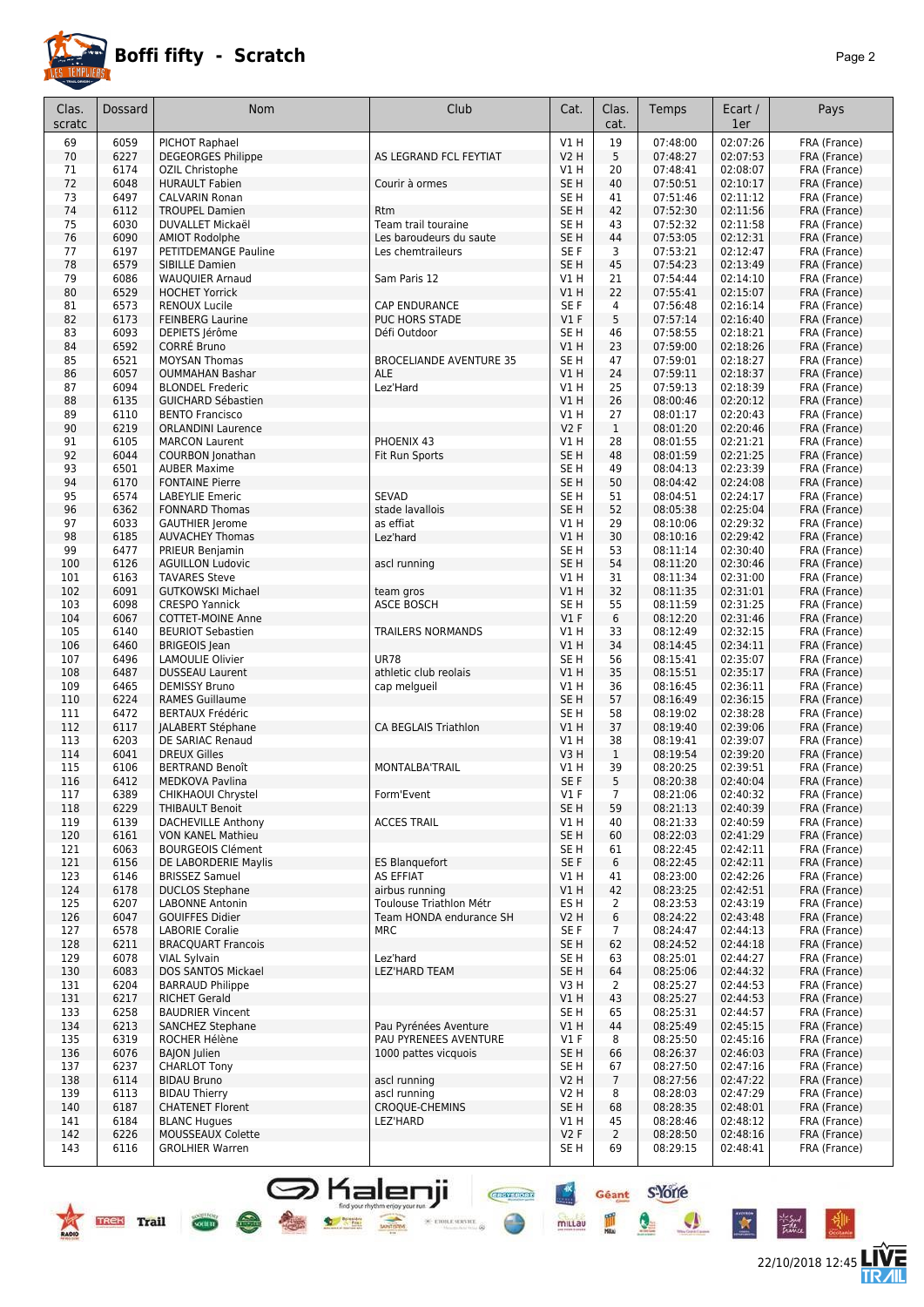

#### **Boffi fifty - Scratch** *Page 3*

| Clas.<br>scratc | Dossard      | Nom                                                     | Club                                         | Cat.                     | Clas.<br>cat. | Temps                | Ecart /<br>1er       | Pays                                  |
|-----------------|--------------|---------------------------------------------------------|----------------------------------------------|--------------------------|---------------|----------------------|----------------------|---------------------------------------|
| 144             | 6292         | <b>DESAPHY</b> Julien                                   |                                              | ES <sub>H</sub>          | 3             | 08:29:23             | 02:48:49             | FRA (France)                          |
| 145             | 6230         | MEUNIER Jean-Michel                                     | Les Foulées du Pas'Sage                      | <b>V2 H</b>              | 9             | 08:29:44             | 02:49:10             | FRA (France)                          |
| 146             | 6157         | <b>COUDERT Loïc</b>                                     |                                              | SE H                     | 70            | 08:29:57             | 02:49:23             | FRA (France)                          |
| 147             | 6541         | NICOLAS Mickael                                         | Les Herbiers Vendée Tri                      | SE <sub>H</sub>          | 71            | 08:31:45             | 02:51:11             | FRA (France)                          |
| 148             | 6199         | <b>NEVERS Gael</b>                                      |                                              | SE <sub>H</sub>          | 72            | 08:32:20             | 02:51:46             | FRA (France)                          |
| 149<br>150      | 6238<br>6527 | <b>HUBERT Vincent</b>                                   | AS CHU NANTES                                | V1H<br>V1H               | 46<br>47      | 08:32:38<br>08:33:34 | 02:52:04<br>02:53:00 | FRA (France)<br>FRA (France)          |
| 151             | 6085         | <b>BALLANGER Jean Francois</b><br><b>CURIE Philippe</b> |                                              | <b>V2 H</b>              | 10            | 08:34:01             | 02:53:27             | FRA (France)                          |
| 152             | 6111         | QUINTRIC Gaëlle                                         |                                              | $VI$ F                   | 9             | 08:34:36             | 02:54:02             | FRA (France)                          |
| 153             | 6177         | <b>DERVIN Valérie</b>                                   | EAMYA                                        | $VI$ F                   | 10            | 08:36:24             | 02:55:50             | FRA (France)                          |
| 154             | 6275         | <b>CHASSOT Stephane</b>                                 | St Cyp Runners                               | V1 H                     | 48            | 08:36:29             | 02:55:55             | FRA (France)                          |
| 154             | 6276         | PIGNOL Sébastien                                        | St Cyp Runner                                | SE <sub>H</sub>          | 73            | 08:36:29             | 02:55:55             | FRA (France)                          |
| 156             | 6097         | LOPEZ Stephan                                           | <b>BESSAN RUNNING</b>                        | V1 H                     | 49            | 08:37:33             | 02:56:59             | FRA (France)                          |
| 157             | 6231         | <b>THIRIEZ Camille</b>                                  | Ca Balma                                     | $VI$ F                   | 11            | 08:38:12             | 02:57:38             | FRA (France)                          |
| 158<br>159      | 6102<br>6218 | <b>PAGE Alexandre</b><br><b>DEVILDER Maxime</b>         | ascl running                                 | SE H<br>SE <sub>H</sub>  | 74<br>75      | 08:38:34<br>08:38:54 | 02:58:00<br>02:58:20 | FRA (France)<br>FRA (France)          |
| 160             | 6576         | <b>BRULE Richard</b>                                    |                                              | SE H                     | 76            | 08:39:02             | 02:58:28             | FRA (France)                          |
| 161             | 6038         | LE CLOIREC Sylvain                                      |                                              | SE <sub>H</sub>          | 77            | 08:39:39             | 02:59:05             | FRA (France)                          |
| 162             | 6554         | <b>TERRILLON Patrice</b>                                | AS LEGRAND FCL FEYTIAT                       | <b>V2 H</b>              | 11            | 08:39:48             | 02:59:14             | FRA (France)                          |
| 163             | 6137         | <b>HERNANDEZ Teddy</b>                                  | Jogging Club Veranne                         | SE <sub>H</sub>          | 78            | 08:40:38             | 03:00:04             | FRA (France)                          |
| 164             | 6544         | DUHE Arnaud                                             |                                              | SE <sub>H</sub>          | 79            | 08:40:58             | 03:00:24             | FRA (France)                          |
| 165             | 6599         | <b>METAYER</b> Julien                                   | <b>ESKOUAD BREIZH</b>                        | SE <sub>H</sub>          | 80            | 08:41:08             | 03:00:34             | FRA (France)                          |
| 166             | 6559         | <b>BOURGEOIS Eve</b>                                    |                                              | $VI$ F                   | 12            | 08:42:18             | 03:01:44             |                                       |
| 167             | 6555         | <b>DUTREMETZ Laurent</b>                                |                                              | VIH                      | 50            | 08:43:02             | 03:02:28             | <b>DOMBASLE SUR</b><br><b>MEURTHE</b> |
| 168             | 6285         | GIBELIN-VIALA Chrystel                                  |                                              | $VI$ F                   | 13            | 08:43:13             | 03:02:39             | FRA (France)                          |
| 169             | 6235         | <b>ROUX Tristan</b>                                     |                                              | SE <sub>H</sub>          | 81            | 08:44:00             | 03:03:26             | FRA (France)                          |
| 170             | 6259         | <b>GRAVE Alexandre</b>                                  | Balade du soir                               | SE H                     | 82            | 08:44:10             | 03:03:36             | FRA (France)                          |
| 171             | 6162         | COZIC Jean Luc                                          | ASDR                                         | V2 H                     | 12            | 08:44:14             | 03:03:40             | FRA (France)                          |
| 172             | 6304         | <b>BAUDOUIN Pierre Jean</b>                             |                                              | SE <sub>H</sub>          | 83            | 08:44:19             | 03:03:45             | FRA (France)                          |
| 172             | 6598<br>6537 | <b>MELOT Fabrice</b>                                    | <b>ESC MOULINS</b>                           | SE <sub>H</sub>          | 83            | 08:44:19             | 03:03:45<br>03:06:09 | FRA (France)                          |
| 174<br>175      | 6492         | <b>CASTAING Fabrice</b><br><b>LELONG Christian</b>      | les baroudeurs du saut<br><b>AS MICHELIN</b> | V1 H<br>V1H              | 51<br>52      | 08:46:43<br>08:47:29 | 03:06:55             | FRA (France)<br>FRA (France)          |
| 176             | 6287         | <b>AUBERT Benoit</b>                                    | AS MARTIGNE-BRIAND                           | V1 H                     | 53            | 08:50:14             | 03:09:40             | FRA (France)                          |
| 177             | 6148         | <b>PRODEL Gerard</b>                                    | Dordogne Animations                          | V3H                      | 3             | 08:51:47             | 03:11:13             | FRA (France)                          |
| 178             | 6194         | JANUSZ Christophe                                       | <b>AS EFFIAT</b>                             | SE <sub>H</sub>          | 85            | 08:51:57             | 03:11:23             | FRA (France)                          |
| 179             | 6310         | NAULLEAU Jean-François                                  |                                              | VIH                      | 54            | 08:52:57             | 03:12:23             | FRA (France)                          |
| 180             | 6509         | MANDIN Jérôme                                           | <b>CA PICTAVE</b>                            | V1 H                     | 55            | 08:53:00             | 03:12:26             | FRA (France)                          |
| 181             | 6051         | <b>COSTA Didier</b>                                     | Trailers du mole                             | VIH                      | 56            | 08:54:15             | 03:13:41             | FRA (France)                          |
| 182<br>183      | 6122<br>6206 | LEROUX Adolphe<br><b>COTTIN Pierre</b>                  | <b>CLLL ARMENTIERES</b><br>ESC XV            | V1 H<br>SE <sub>H</sub>  | 57<br>86      | 08:54:41<br>08:54:49 | 03:14:07<br>03:14:15 | FRA (France)<br>FRA (France)          |
| 184             | 6181         | <b>GAUFFENY Alexandre</b>                               | CYT 91                                       | SE <sub>H</sub>          | 87            | 08:55:17             | 03:14:43             | FRA (France)                          |
| 185             | 6260         | KADDOUM Achaya                                          | <b>HAC Triathon</b>                          | SE <sub>H</sub>          | 88            | 08:55:25             | 03:14:51             | FRA (France)                          |
| 186             | 6280         | <b>SEMICHON Marc</b>                                    |                                              | SE H                     | 89            | 08:56:51             | 03:16:17             | FRA (France)                          |
| 187             | 6387         | <b>MARTIN Sandrine</b>                                  | Cévennes TRail Club                          | V2F                      | 3             | 08:57:20             | 03:16:46             | FRA (France)                          |
| 188             | 6115         | <b>CANGIANO Bernard</b>                                 | <b>ASDR</b>                                  | V2 H                     | 13            | 08:58:16             | 03:17:42             | FRA (France)                          |
| 189             | 6167         | <b>BERTRANNE</b> Jerome                                 | 1000 Pattes Vicquois                         | V1 H                     | 58            | 08:59:26             | 03:18:52             | FRA (France)                          |
| 190<br>191      | 6520<br>6084 | <b>ROUX Nicolas</b><br><b>ABRAHAM Laurent</b>           |                                              | SE H<br>V <sub>2</sub> H | 90<br>14      | 08:59:32<br>09:02:19 | 03:18:58<br>03:21:45 | FRA (France)<br>FRA (France)          |
| 192             | 6514         | <b>ENGRAND Nicolas</b>                                  |                                              | V2 H                     | 15            | 09:02:49             | 03:22:15             | FRA (France)                          |
| 193             | 6547         | ROSSE Christophe                                        | team boissiere                               | V1 H                     | 59            | 09:03:04             | 03:22:30             | FRA (France)                          |
| 194             | 6470         | DELHOUME Marie-Morgane                                  | Biches & Run                                 | SE F                     | 8             | 09:04:46             | 03:24:12             | FRA (France)                          |
| 195             | 6120         | <b>THOMAS Benjamin</b>                                  |                                              | SE H                     | 91            | 09:05:32             | 03:24:58             | FRA (France)                          |
| 196             | 6236         | <b>BIHORÉ Mathieu</b>                                   |                                              | V1 H                     | 60            | 09:06:10             | 03:25:36             | FRA (France)                          |
| 196             | 6325         | <b>FABREGAT Alain</b>                                   |                                              | <b>V2 H</b>              | 16            | 09:06:10             | 03:25:36             | FRA (France)                          |
| 198<br>199      | 6342<br>6154 | <b>COLOMBELLI Laurent</b><br><b>CHOQUEUX Etienne</b>    | Entente Brive Tulle Ath                      | SE H<br>SE <sub>H</sub>  | 92<br>93      | 09:06:56<br>09:07:27 | 03:26:22<br>03:26:53 | FRA (France)<br>FRA (France)          |
| 200             | 6277         | <b>MARCHAND Sebastien</b>                               | ILE DE NOIRMOUTIER TRIA                      | V1 H                     | 61            | 09:07:46             | 03:27:12             | FRA (France)                          |
| 201             | 6439         | <b>FERRIER Edwige</b>                                   |                                              | SE F                     | 9             | 09:08:31             | 03:27:57             | FRA (France)                          |
| 202             | 6313         | LEFEBVRE Stephan                                        | Foulées de Saint Germai                      | V2 H                     | 17            | 09:09:04             | 03:28:30             | FRA (France)                          |
| 203             | 6545         | <b>MARIOT Ludo</b>                                      | S/I côté de jade athlet                      | V1H                      | 62            | 09:09:23             | 03:28:49             | FRA (France)                          |
| 204             | 6049         | LE BOUILLE Gwenael                                      | foulee de clequer                            | V2 H                     | 18            | 09:09:56             | 03:29:22             | FRA (France)                          |
| 205             | 6376         | <b>SKOWRONEK Patrick</b>                                | <b>SEMEAC OLYMPIOUE</b>                      | <b>V2 H</b>              | 19            | 09:09:58             | 03:29:24             | FRA (France)                          |
| 206             | 6279         | <b>ALBRIEUX Pierrick</b>                                | ALE                                          | SE H                     | 94            | 09:10:05             | 03:29:31             | FRA (France)                          |
| 207<br>208      | 6299<br>6328 | <b>ADRIEN Nicolas</b><br><b>FORGET Claude</b>           | <b>ADRIEN</b>                                | SE <sub>H</sub><br>V2 H  | 95<br>20      | 09:10:12<br>09:10:23 | 03:29:38<br>03:29:49 | FRA (France)<br>FRA (France)          |
| 209             | 6532         | <b>HOCHET Joséphine</b>                                 |                                              | SE F                     | 10            | 09:11:23             | 03:30:49             | FRA (France)                          |
| 210             | 6134         | <b>BAS Ludovic</b>                                      | CAJ                                          | SE H                     | 96            | 09:11:28             | 03:30:54             | FRA (France)                          |
| 211             | 6132         | ROUX Anthony                                            | CAJ                                          | SE <sub>H</sub>          | 97            | 09:11:29             | 03:30:55             | FRA (France)                          |
| 212             | 6421         | <b>LEMONNIER Cyrille</b>                                |                                              | V1 H                     | 63            | 09:12:33             | 03:31:59             | FRA (France)                          |
| 213             | 6164         | <b>CHALLINE</b> Jean Marie                              |                                              | V1H                      | 64            | 09:12:35             | 03:32:01             | FRA (France)                          |
| 214             | 6244         | NICLAEYS Christophe                                     | running'group                                | V1 H                     | 65            | 09:13:15             | 03:32:41             | FRA (France)                          |
| 214<br>216      | 6306<br>6144 | DELVAL Jerome<br><b>BOUILLER Franck</b>                 | <b>ARTOIS ATHLETISME</b><br><b>TRIMAY</b>    | SE H<br>V1 H             | 98<br>66      | 09:13:15<br>09:13:40 | 03:32:41<br>03:33:06 | FRA (France)<br>FRA (France)          |
| 217             | 6593         | <b>DUDOUET Tristan</b>                                  | faurecia                                     | SE H                     | 99            | 09:13:53             | 03:33:19             | FRA (France)                          |
|                 |              |                                                         |                                              |                          |               |                      |                      |                                       |

**Salenji** 

 $\times$  etoile service

 $\frac{1}{\sqrt{1-\frac{1}{2}}\sqrt{1-\frac{1}{2}}\sqrt{1-\frac{1}{2}}\sqrt{1-\frac{1}{2}}\sqrt{1-\frac{1}{2}}\sqrt{1-\frac{1}{2}}\sqrt{1-\frac{1}{2}}\sqrt{1-\frac{1}{2}}\sqrt{1-\frac{1}{2}}\sqrt{1-\frac{1}{2}}\sqrt{1-\frac{1}{2}}\sqrt{1-\frac{1}{2}}\sqrt{1-\frac{1}{2}}\sqrt{1-\frac{1}{2}}\sqrt{1-\frac{1}{2}}\sqrt{1-\frac{1}{2}}\sqrt{1-\frac{1}{2}}\sqrt{1-\frac{1}{2}}\sqrt{1-\frac{1}{2}}\sqrt{1-\frac$ 

 $\bullet$  set





°₩

Géant S'Yorre

 $\bullet$ 

 $\bullet$ 

 $\mathbf{\hat{z}}$ 

mittau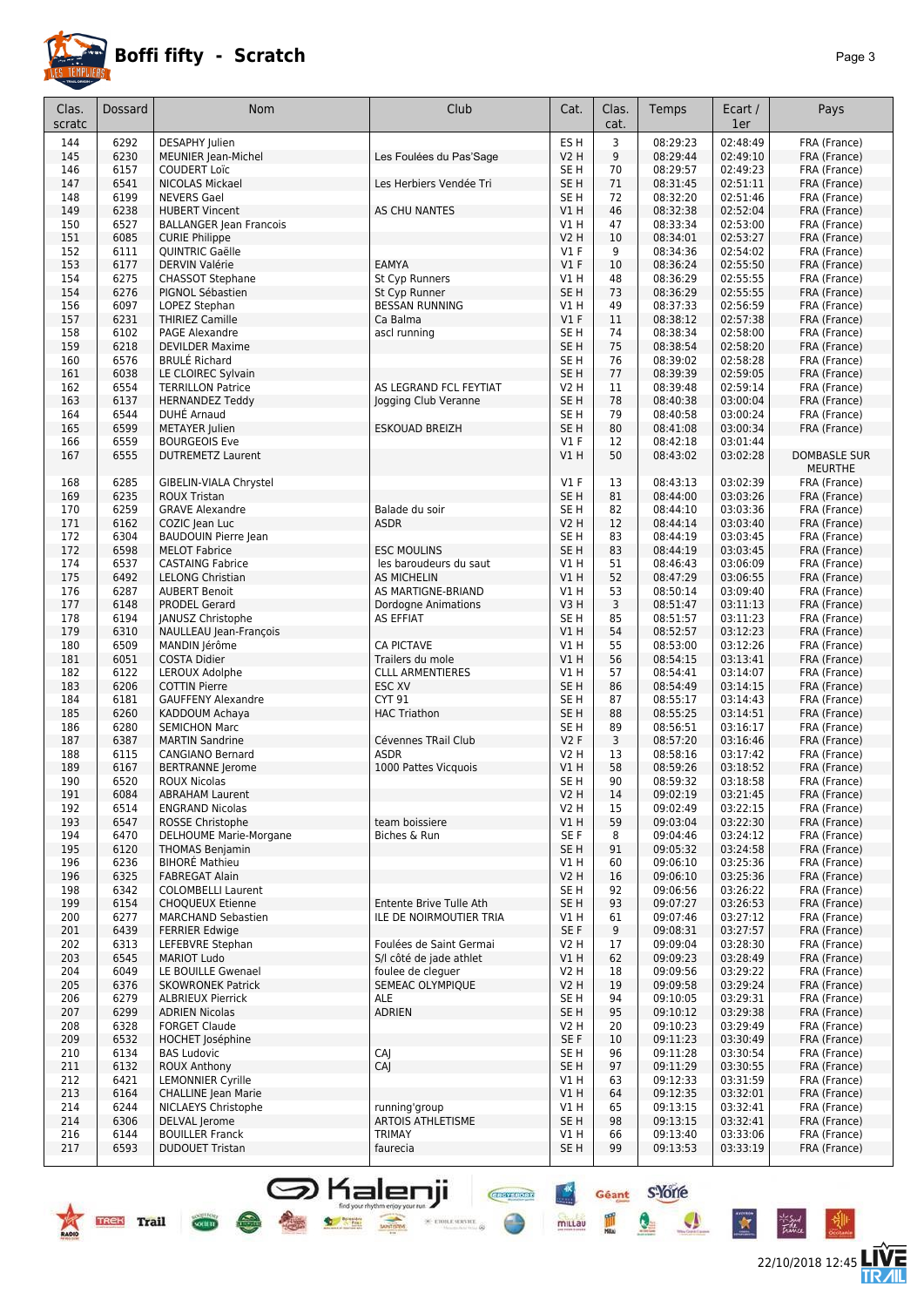

#### **Boffi fifty - Scratch** *Page 4*

22/10/2018 12:45 **LIVE** 

Géant S-Yone

Q

 $\bullet$ 

**CHOY RON** 

 $\frac{1}{\sqrt{2}}$  etoile service  $\frac{1}{\sqrt{2}}$ 

 $+<sup>x</sup>$ 

mittau

皿

| Clas.      | Dossard      | <b>Nom</b>                                           | Club                                         | Cat.                    | Clas.     | Temps                | Ecart /              | Pays                         |
|------------|--------------|------------------------------------------------------|----------------------------------------------|-------------------------|-----------|----------------------|----------------------|------------------------------|
| scratc     |              |                                                      |                                              |                         | cat.      |                      | 1er                  |                              |
| 218        | 6214         | <b>DOUPLAT Guillaume</b>                             |                                              | SE <sub>H</sub>         | 100       | 09:15:13             | 03:34:39             | FRA (France)                 |
| 219        | 6152         | <b>TROUILLARD Romuald</b>                            | XV ATHLETIC CLUB                             | SE H                    | 101       | 09:16:03             | 03:35:29             | FRA (France)                 |
| 220        | 6233         | ROUTHIAU Roland                                      | STADE LAVALLOIS                              | V1 H                    | 67        | 09:16:58             | 03:36:24             | FRA (France)                 |
| 221<br>222 | 6216<br>6176 | <b>CANGIANO Elisabeth</b><br><b>BREGET Fabien</b>    | <b>ASDR</b><br>AIR3 BORDEAUX                 | $VI$ F<br>VIH           | 14<br>68  | 09:17:57<br>09:18:31 | 03:37:23<br>03:37:57 | FRA (France)<br>FRA (France) |
| 223        | 6438         | <b>PRIOU Fred</b>                                    | PAU PYRENEES AVENTURE                        | V1 H                    | 69        | 09:20:55             | 03:40:21             | FRA (France)                 |
| 224        | 6471         | <b>PARENT Christine</b>                              | Courir à Seyssins-Seyss                      | <b>V2F</b>              | 4         | 09:22:05             | 03:41:31             | FRA (France)                 |
| 225        | 6396         | <b>SERRURIER Florian</b>                             |                                              | SE H                    | 102       | 09:22:13             | 03:41:39             | FRA (France)                 |
| 226        | 6517         | <b>SAVARE Thomas</b>                                 |                                              | SE <sub>H</sub>         | 103       | 09:22:43             | 03:42:09             | FRA (France)                 |
| 227        | 6182         | <b>DURAND Fabrice</b>                                |                                              | V1H                     | 70        | 09:23:35             | 03:43:01             | FRA (France)                 |
| 228        | 6250         | <b>TRION Laurent</b>                                 | <b>CA Pictave</b>                            | V1 H                    | 71        | 09:23:47             | 03:43:13             | FRA (France)                 |
| 229<br>230 | 6281<br>6451 | <b>AUMONIER Bruno</b><br>VINCENT Frédéric            |                                              | V2 H<br>SE H            | 21<br>104 | 09:25:30<br>09:25:46 | 03:44:56<br>03:45:12 | FRA (France)<br>FRA (France) |
| 231        | 6450         | QUEAU Guillaume                                      |                                              | SE H                    | 105       | 09:25:52             | 03:45:18             | FRA (France)                 |
| 232        | 6503         | <b>DHELFT François</b>                               |                                              | SE <sub>H</sub>         | 106       | 09:25:59             | 03:45:25             | FRA (France)                 |
| 233        | 6247         | <b>CRUSENER Mathieu</b>                              |                                              | SE <sub>H</sub>         | 107       | 09:26:14             | 03:45:40             | FRA (France)                 |
| 234        | 6246         | <b>CRUSENER Julien</b>                               |                                              | SE <sub>H</sub>         | 108       | 09:26:15             | 03:45:41             | FRA (France)                 |
| 235        | 6151         | <b>LESUEUR Maxime</b>                                | Team Picon 55                                | SE <sub>H</sub>         | 109       | 09:26:19             | 03:45:45             | FRA (France)                 |
| 236        | 6159         | <b>SERRES Didier</b><br><b>MARTIN Nicolas</b>        | URBAN RUNNING LE CLUB                        | V2 H<br>SE <sub>H</sub> | 22        | 09:26:53             | 03:46:19<br>03:46:24 | FRA (France)                 |
| 237<br>238 | 6297<br>6205 | <b>BILHERAN Jean-Marc</b>                            |                                              | V1 H                    | 110<br>72 | 09:26:58<br>09:27:29 | 03:46:55             | FRA (France)<br>FRA (France) |
| 239        | 6457         | <b>NAVARRE Franck</b>                                | <b>ASDR</b>                                  | V1H                     | 73        | 09:28:15             | 03:47:41             | FRA (France)                 |
| 240        | 6254         | <b>BEAUGIER Jean-Rene</b>                            |                                              | V1 H                    | 74        | 09:28:49             | 03:48:15             | FRA (France)                 |
| 241        | 6480         | LOISEAU Jocelyne                                     | <b>LES PAROCHES</b>                          | $VI$ F                  | 15        | 09:29:06             | 03:48:32             | FRA (France)                 |
| 242        | 6467         | MOUSSEAUX Audrey/andree                              |                                              | $VI$ F                  | 16        | 09:29:07             | 03:48:33             | FRA (France)                 |
| 243        | 6147         | <b>FIALIP Fabrice</b>                                | DORDOGNE ANIMATIONS                          | VIH                     | 75        | 09:31:02             | 03:50:28             | FRA (France)                 |
| 244        | 6209         | <b>KARCHER Laurent</b>                               | Les Vosgirunners                             | VIH                     | 76        | 09:32:05             | 03:51:31             | FRA (France)                 |
| 245<br>246 | 6368<br>6302 | <b>BOUCA NOVA Gaspar</b><br>RIDEAU Stephane          | <b>AS AMBARES</b><br>Adidas Runner Bir Hakei | SE <sub>H</sub><br>V1 H | 111<br>77 | 09:32:25<br>09:32:51 | 03:51:51<br>03:52:17 | FRA (France)<br>FRA (France) |
| 247        | 6142         | <b>VILLARD Cyril</b>                                 | <b>FAC ANDREZIEUX</b>                        | VIH                     | 78        | 09:33:21             | 03:52:47             | FRA (France)                 |
| 248        | 6549         | <b>ABIVEN Erwann</b>                                 | Foulées Bordeaux                             | SE <sub>H</sub>         | 112       | 09:34:36             | 03:54:02             | FRA (France)                 |
| 249        | 6499         | <b>GUILLEMETTE Hugo</b>                              |                                              | SE <sub>H</sub>         | 113       | 09:34:42             | 03:54:08             | FRA (France)                 |
| 250        | 6212         | <b>GUILLEMETTE Eric</b>                              | <b>USM VIRE</b>                              | V2 H                    | 23        | 09:34:44             | 03:54:10             | FRA (France)                 |
| 251        | 6243         | PAYOT Jérôme                                         |                                              | V1 H                    | 79        | 09:35:59             | 03:55:25             | FRA (France)                 |
| 252<br>253 | 6268<br>6210 | <b>AUMONT Sebastien</b><br><b>LACARELLE Michel</b>   | la confrérie du noireau                      | V1 H<br>V2 H            | 80<br>24  | 09:36:14<br>09:36:21 | 03:55:40<br>03:55:47 | FRA (France)<br>FRA (France) |
| 254        | 6386         | <b>LEFORT Coline</b>                                 | Jogging Club Véranne<br>Foulées bordeaux     | SE F                    | 11        | 09:36:38             | 03:56:04             | FRA (France)                 |
| 255        | 6469         | MC CARTHY Isabelle                                   | Les kilteuses                                | SE F                    | 12        | 09:36:39             | 03:56:05             | FRA (France)                 |
| 256        | 6406         | <b>COUDRIN Laure</b>                                 |                                              | SE F                    | 13        | 09:36:41             | 03:56:07             | FRA (France)                 |
| 257        | 6284         | <b>ZOURDANI Stanislas</b>                            | CA Birac                                     | SE <sub>H</sub>         | 114       | 09:39:32             | 03:58:58             | FRA (France)                 |
| 258        | 6388         | <b>LASAGA Fabien</b>                                 | <b>SPUC LASTERKA</b>                         | SE H                    | 115       | 09:39:33             | 03:58:59             | FRA (France)                 |
| 259        | 6291         | <b>BANNIER Isabelle</b>                              |                                              | V1F                     | 17        | 09:39:34             | 03:59:00             | FRA (France)                 |
| 260<br>261 | 6166<br>6186 | <b>DEPOIL Christian</b><br><b>GAYRAUD Guillaume</b>  | EA LE CREUSOT                                | V3 H<br>V1 H            | 4<br>81   | 09:39:52<br>09:41:36 | 03:59:18<br>04:01:02 | FRA (France)<br>FRA (France) |
| 262        | 6175         | LE BIHAN Ludovic                                     | Dompierre Course Aventu                      | V1 H                    | 82        | 09:41:59             | 04:01:25             | FRA (France)                 |
| 263        | 6341         | <b>BASSO</b> Jerome                                  | VA NU PIEDS                                  | <b>V1 H</b>             | 83        | 09:42:29             | 04:01:55             | FRA (France)                 |
| 264        | 6060         | <b>TIERNY Arnaud</b>                                 | Gravity running exprien                      | VIH                     | 84        | 09:43:21             | 04:02:47             | FRA (France)                 |
| 265        | 6575         | PANIJEL Benjamin                                     | <b>CE Adidas</b>                             | SE <sub>H</sub>         | 116       | 09:43:39             | 04:03:05             | FRA (France)                 |
| 266        | 6353         | LOUIS DIT GUERIN Nicolas                             | S/L LE MANS A 72                             | V1 H                    | 85        | 09:43:52             | 04:03:18             | FRA (France)                 |
| 267<br>268 | 6158<br>6129 | <b>BROCHARD Marilyn</b><br><b>PACCEU Stephane</b>    | ALBE RAID ORIENTATION                        | $VI$ F<br>V2 H          | 18<br>25  | 09:44:04<br>09:44:30 | 04:03:30<br>04:03:56 | FRA (France)<br>FRA (France) |
| 268        | 6594         | <b>FABRE Sebastien</b>                               | Gruissants sports evene                      | V1 H                    | 86        | 09:44:30             | 04:03:56             | FRA (France)                 |
| 270        | 6553         | <b>TENAT Adrien</b>                                  |                                              | SE <sub>H</sub>         | 117       | 09:44:57             | 04:04:23             | FRA (France)                 |
| 271        | 6315         | <b>CHAILLOU Delphine</b>                             |                                              | V1F                     | 19        | 09:45:14             | 04:04:40             | FRA (France)                 |
| 272        | 6255         | <b>DESAIVRE Vincent</b>                              | AS LEGRAND FCL FEYTIAT                       | V2 H                    | 26        | 09:46:55             | 04:06:21             | FRA (France)                 |
| 273        | 6307         | <b>ETCHEBEST Lydia</b>                               | PPA                                          | SE F                    | 14        | 09:47:42             | 04:07:08             | FRA (France)                 |
| 274        | 6381         | <b>VENUAT David</b>                                  |                                              | V1 H                    | 87        | 09:47:43             | 04:07:09             | FRA (France)                 |
| 275<br>276 | 6585<br>6336 | <b>EMILE Jean-Claude</b><br>SIWEK Jean Philippe      | RUNNING'GROUP                                | V3 H<br>V1 H            | 5<br>88   | 09:48:03<br>09:48:53 | 04:07:29<br>04:08:19 | FRA (France)<br>FRA (France) |
| 277        | 6515         | <b>BLANDIN Eric</b>                                  | <b>Trail Raid Nature 58</b>                  | <b>V2 H</b>             | 27        | 09:49:13             | 04:08:39             | FRA (France)                 |
| 278        | 6572         | <b>RAIMONDO Franck</b>                               | <b>TEAM COSTO</b>                            | SE H                    | 118       | 09:49:16             | 04:08:42             | FRA (France)                 |
| 279        | 6330         | <b>MAROUET Astrid</b>                                | Jogg'in Tours                                | $VI$ F                  | 20        | 09:50:05             | 04:09:31             | FRA (France)                 |
| 280        | 6312         | DE CORNELISSEN Philippe                              |                                              | V <sub>2</sub> H        | 28        | 09:50:44             | 04:10:10             | FRA (France)                 |
| 281        | 6303         | <b>TESTE</b> Julien                                  |                                              | SE H                    | 119       | 09:52:07             | 04:11:33             | FRA (France)                 |
| 282        | 6530         | <b>PATARIN Thierry</b>                               | SAINTES TRIATHLON                            | V1 H                    | 89        | 09:53:17             | 04:12:43             | FRA (France)                 |
| 283<br>284 | 6264<br>6329 | <b>FONTUGNE Mathilde</b><br><b>DELANNEY Emmanuel</b> | Runing Club Campigny                         | SE F<br>V2 H            | 15<br>29  | 09:53:23<br>09:53:39 | 04:12:49<br>04:13:05 | FRA (France)<br>FRA (France) |
| 285        | 6286         | <b>BONAMI Nicolas</b>                                |                                              | V1H                     | 90        | 09:53:46             | 04:13:12             | FRA (France)                 |
| 286        | 6584         | <b>BERTHIN Pascal</b>                                |                                              | V2 H                    | 30        | 09:53:54             | 04:13:20             | FRA (France)                 |
| 287        | 6249         | <b>DUPUI Loic</b>                                    | <b>ASDR</b>                                  | V1 H                    | 91        | 09:54:30             | 04:13:56             | FRA (France)                 |
| 288        | 6200         | <b>GONTHIER Hervé</b>                                | EAMYA                                        | V1 H                    | 92        | 09:55:19             | 04:14:45             | FRA (France)                 |
| 288        | 6232         | <b>EMBERGER Nicolas</b>                              | EAMYA                                        | VIH                     | 92        | 09:55:19             | 04:14:45             | FRA (France)                 |
| 290        | 6498         | SALLABERRY Alain                                     | ascl running                                 | VIH                     | 94        | 09:56:00             | 04:15:26             | FRA (France)                 |
| 291<br>292 | 6510<br>6486 | <b>GAUTHERIE Sébastien</b><br><b>VIDAL David</b>     | Val d Europe athlétisme                      | V1H<br>SE H             | 95<br>120 | 09:58:18<br>09:58:32 | 04:17:44<br>04:17:58 | FRA (France)<br>FRA (France) |
|            |              |                                                      |                                              |                         |           |                      |                      |                              |

**S** Kalenji

 $\bullet$  see

4 1

 $\frac{1}{\sqrt{2}}$ 

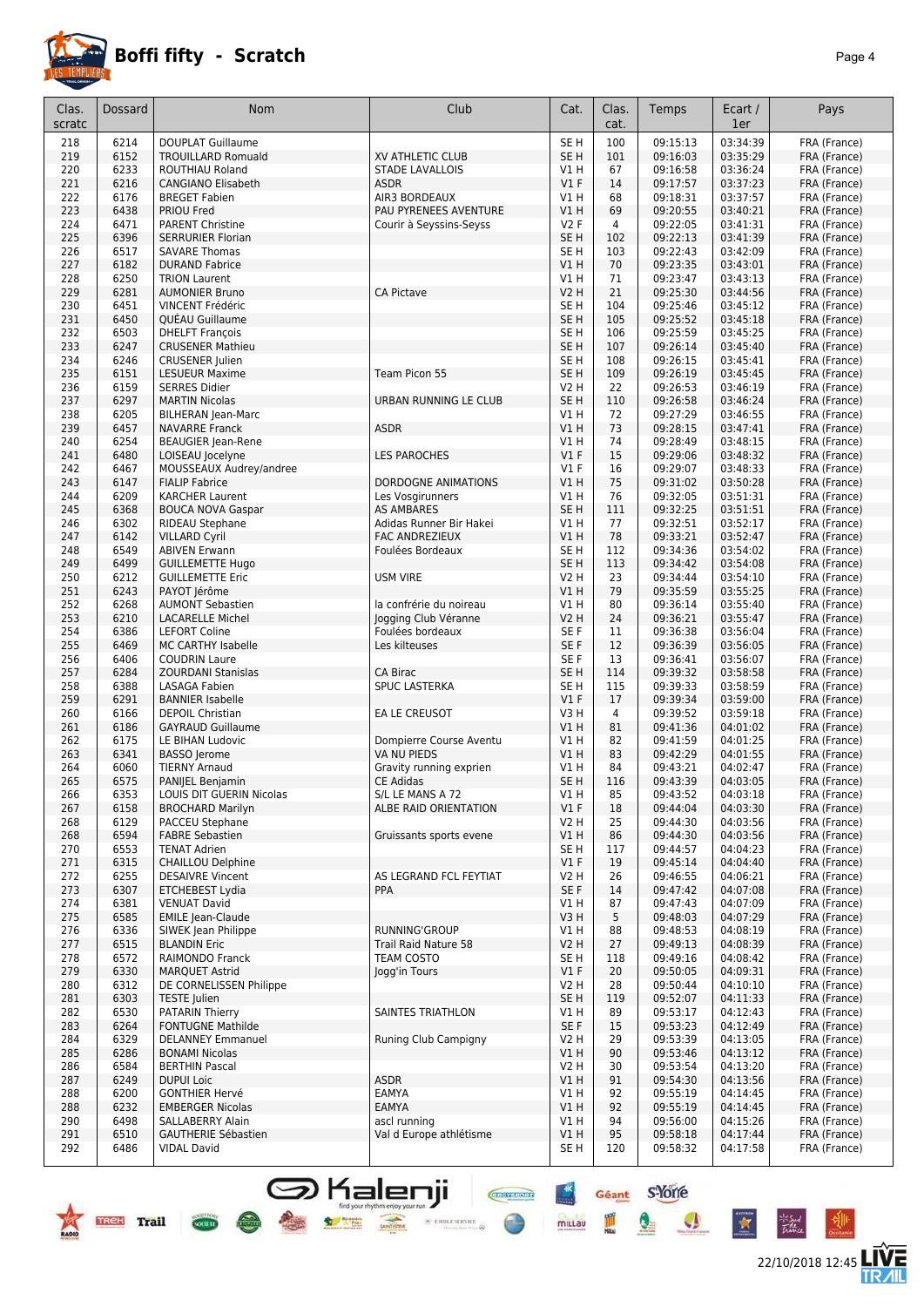

## **Boffi fifty - Scratch** *Page 5*

| Clas.      | Dossard      | Nom                                               | Club                                           | Cat.            | Clas.      | Temps                | Ecart /              | Pays                         |
|------------|--------------|---------------------------------------------------|------------------------------------------------|-----------------|------------|----------------------|----------------------|------------------------------|
| scratc     |              |                                                   |                                                |                 | cat.       |                      | 1er                  |                              |
| 293        | 6333         | RAVANEL Julie                                     |                                                | SE F            | 16         | 10:00:46             | 04:20:12             | FRA (France)                 |
| 294        | 6531         | <b>BERNE Nicolas</b>                              |                                                | SE <sub>H</sub> | 121        | 10:00:49             | 04:20:15             | FRA (France)                 |
| 295        | 6331         | PELLETIER Johan                                   |                                                | V1 H            | 96         | 10:01:01             | 04:20:27             | FRA (France)                 |
| 296        | 6481         | PERRIER Olivier                                   |                                                | <b>V2 H</b>     | 31         | 10:01:13             | 04:20:39             | FRA (France)                 |
| 297        | 6169         | SCHOENHENTZ Jean Michel                           |                                                | V2 H            | 32         | 10:01:14             | 04:20:40             | FRA (France)                 |
| 298        | 6361         | <b>HERVE Emmanuel</b>                             | Ploeren Endurance                              | <b>V2 H</b>     | 33         | 10:01:16             | 04:20:42             | FRA (France)                 |
| 299        | 6351         | <b>CHAMBARLHAC Virginie</b>                       |                                                | $VI$ F          | 21         | 10:02:30             | 04:21:56             | FRA (France)                 |
| 300        | 6317         | <b>FLANDRIN Yoann</b>                             | <b>STADE LAVALLOIS</b>                         | SE <sub>H</sub> | 122        | 10:02:31             | 04:21:57             | FRA (France)                 |
| 301        | 6360         | LE BRIS Olivier                                   | Courir a bourg blanc                           | SE H            | 123        | 10:04:33             | 04:23:59             | FRA (France)                 |
| 302        | 6295         | <b>RIDEL Marc</b>                                 |                                                | V1 H            | 97         | 10:05:46             | 04:25:12             | FRA (France)                 |
| 302        | 6516         | <b>BRUNEAU Antoine</b>                            |                                                | SE H            | 124        | 10:05:46             | 04:25:12             | FRA (France)                 |
| 304        | 6528         | PLU Benjamin                                      | <b>GAZELEC Orléans</b>                         | SE <sub>H</sub> | 125        | 10:05:48             | 04:25:14             | FRA (France)                 |
| 305        | 6357         | PAVY Florian                                      | Mauves Attitudes Runnin                        | SE <sub>H</sub> | 126        | 10:05:50             | 04:25:16             | FRA (France)                 |
| 306<br>307 | 6468         | LE GROUIEC /BRIAND Aurélie                        | T3 TEAM / UACA                                 | SE F<br>$VI$ F  | 17<br>22   | 10:05:52<br>10:05:59 | 04:25:18<br>04:25:25 | FRA (France)                 |
| 307        | 6323<br>6324 | ROUSSEL Marjorie<br><b>BOUCHET Eric</b>           | Herbauges Athlé 44<br>Herbauges Athlé 44       | VIH             | 98         | 10:05:59             | 04:25:25             | FRA (France)<br>FRA (France) |
| 309        | 6370         | <b>GLASSET</b> Julien                             |                                                | V1 H            | 99         | 10:06:06             | 04:25:32             | FRA (France)                 |
| 310        | 6358         | PAUCOT Delphine                                   |                                                | SE F            | 18         | 10:06:07             | 04:25:33             | FRA (France)                 |
| 311        | 6253         | <b>BACHELET Hugo</b>                              |                                                | SE <sub>H</sub> | 127        | 10:06:41             | 04:26:07             | FRA (France)                 |
| 312        | 6196         | PANSARD Erwan                                     | Trailer d armor                                | SE <sub>H</sub> | 128        | 10:06:46             | 04:26:12             | FRA (France)                 |
| 313        | 6309         | POULOUIN Angelique                                | <b>TRAILER D'ARMOR</b>                         | SE F            | 19         | 10:06:49             | 04:26:15             | FRA (France)                 |
| 314        | 6239         | <b>JACQUEMIN Guillaume</b>                        |                                                | V1 H            | 100        | 10:06:50             | 04:26:16             | FRA (France)                 |
| 315        | 6272         | <b>ETALON Céline</b>                              |                                                | $VI$ F          | 23         | 10:07:29             | 04:26:55             | FRA (France)                 |
| 316        | 6283         | <b>PORIER Franck</b>                              | <b>FAC</b>                                     | <b>V2 H</b>     | 34         | 10:09:25             | 04:28:51             | FRA (France)                 |
| 317        | 6190         | SEINCE Sylvain                                    | DORDOGNE ANIMATIONS                            | SE <sub>H</sub> | 129        | 10:09:45             | 04:29:11             | FRA (France)                 |
| 318        | 6365         | <b>LAGANE Michel</b>                              | Dordogne animations sev                        | V1H             | 101        | 10:09:49             | 04:29:15             | FRA (France)                 |
| 319        | 6369         | DECESSE Jennifer                                  |                                                | SE F            | 20         | 10:10:29             | 04:29:55             | FRA (France)                 |
| 320        | 6437         | <b>PERHIRIN Vincent</b>                           | <b>AS CHU Nantes</b>                           | SE <sub>H</sub> | 130        | 10:10:31             | 04:29:57             | FRA (France)                 |
| 321        | 6202         | <b>CHEREL Anthony</b>                             | Athletic club du pays d                        | V1 H            | 102        | 10:11:40             | 04:31:06             | FRA (France)                 |
| 322        | 6461         | CASSEVILLE David                                  |                                                | V1H             | 103        | 10:12:41             | 04:32:07             | FRA (France)                 |
| 323        | 6300         | <b>CHALLIER Stephane</b>                          |                                                | V1H             | 104        | 10:12:44             | 04:32:10             | FRA (France)                 |
| 324        | 6201         | <b>TELLIER Christophe</b>                         | <b>BSGA</b>                                    | SE <sub>H</sub> | 131        | 10:12:45             | 04:32:11             | FRA (France)                 |
| 324        | 6289         | <b>COULON Laurence</b>                            | bsga                                           | $VI$ F          | 24         | 10:12:45             | 04:32:11             | FRA (France)                 |
| 326        | 6198         | LOPEZ Frederick                                   |                                                | V1 H            | 105        | 10:12:51             | 04:32:17             | FRA (France)                 |
| 327        | 6288         | <b>BOURGEAUD Christophe</b>                       | <b>FOULEES DE MORNAS</b>                       | V2 H            | 35         | 10:12:59             | 04:32:25             | FRA (France)                 |
| 328        | 6189         | <b>DENCH Rory</b>                                 |                                                | $VI$ H          | 106        | 10:13:47             | 04:33:13             | SCOTLAND                     |
| 329<br>330 | 6398<br>6346 | <b>BOLAY Lison</b><br><b>COLLAS Alban</b>         | <b>TRV</b>                                     | $VI$ F<br>V1H   | 25<br>107  | 10:13:49             | 04:33:15<br>04:34:02 | FRA (France)                 |
| 331        | 6379         | <b>GODEFROY Arnaud</b>                            | <b>TRV</b>                                     | V1 H            | 108        | 10:14:36<br>10:14:37 | 04:34:03             | FRA (France)<br>FRA (France) |
| 332        | 6393         | SERVIAN Frédéric                                  | Bref, je fais du trail                         | SE <sub>H</sub> | 132        | 10:14:44             | 04:34:10             | FRA (France)                 |
| 333        | 6335         | <b>MALAS</b> Érick                                |                                                | V2 H            | 36         | 10:16:16             | 04:35:42             | FRA (France)                 |
| 334        | 6208         | <b>PRATO Nicolas</b>                              | Montalba'trail                                 | SE <sub>H</sub> | 133        | 10:17:23             | 04:36:49             | FRA (France)                 |
| 335        | 6314         | <b>CHAVAGNAC Stephanie</b>                        |                                                | SE F            | 21         | 10:20:07             | 04:39:33             | FRA (France)                 |
| 336        | 6257         | ADAM Jean-Michel                                  | lagraule nature                                | VIH             | 109        | 10:20:10             | 04:39:36             | FRA (France)                 |
| 337        | 6155         | SERVANTIE Remi                                    | <b>Tac</b>                                     | V1 H            | 110        | 10:20:13             | 04:39:39             | FRA (France)                 |
| 337        | 6511         | DA COSTA Fred                                     | lagraulenature                                 | VIH             | 110        | 10:20:13             | 04:39:39             | FRA (France)                 |
| 339        | 6073         | <b>VENOT Gabriel</b>                              | Foulée annemasse                               | SE H            | 134        | 10:20:40             | 04:40:06             | FRA (France)                 |
| 340        | 6339         | <b>RIDEL Sophie</b>                               |                                                | $VI$ F          | 26         | 10:21:54             | 04:41:20             | FRA (France)                 |
| 341        | 6493         | <b>LEMIRE Mickael</b>                             | pau pyrenees aventure                          | VIH             | 112        | 10:22:10             | 04:41:36             | FRA (France)                 |
| 342        | 6489         | <b>RIGAL Catherine</b>                            | pau pyrénées aventures                         | SE F            | 22         | 10:22:12             | 04:41:38             | FRA (France)                 |
| 343        | 6245         | LAPORTE-FRAY Sylvain                              | PAU PYRENEES AVENTURES                         | SE H            | 135        | 10:22:20             | 04:41:46             | FRA (France)                 |
| 344        | 6582         | <b>BECHEMILH David</b>                            | MANITOU SPORTING CLUB                          | SE H            | 136        | 10:23:05             | 04:42:31             | FRA (France)                 |
| 345        | 6223<br>6191 | <b>LAURENT Marjorie</b><br><b>VANMEENEN David</b> | Les Foulées de Mornas<br>Les foulées de Mornas | SE F            | 23         | 10:23:39             | 04:43:05<br>04:43:08 | FRA (France)                 |
| 346<br>347 | 6301         | PROUHEZE Sebastien                                |                                                | V1H<br>SE H     | 113<br>137 | 10:23:42<br>10:23:49 | 04:43:15             | FRA (France)<br>FRA (France) |
| 348        | 6378         | <b>AUBERY Chrystelle</b>                          | <b>VSOP</b>                                    | $VI$ F          | 27         | 10:23:53             | 04:43:19             | FRA (France)                 |
| 349        | 6119         | <b>DUMINY Gilles</b>                              | <b>TEAM BOISSIÈRE</b>                          | V1 H            | 114        | 10:23:57             | 04:43:23             | FRA (France)                 |
| 350        | 6363         | FOUTEL Jean-Paul                                  |                                                | SE H            | 138        | 10:24:15             | 04:43:41             | FRA (France)                 |
| 351        | 6442         | <b>JEGLOT Benoit</b>                              |                                                | V1 H            | 115        | 10:24:41             | 04:44:07             | FRA (France)                 |
| 352        | 6452         | <b>LARUELLE David</b>                             | <b>EMSL</b>                                    | V1H             | 116        | 10:25:04             | 04:44:30             | FRA (France)                 |
| 353        | 6290         | FOUBERT Julien                                    | oxygene trail belbeuf /                        | SE H            | 139        | 10:25:05             | 04:44:31             | FRA (France)                 |
| 353        | 6318         | SAINSAULIEU Florent                               | Team poireaux                                  | V1H             | 117        | 10:25:05             | 04:44:31             | FRA (France)                 |
| 355        | 6494         | <b>DESERT Olivier</b>                             | <b>RCPH</b>                                    | V1 H            | 118        | 10:25:07             | 04:44:33             | FRA (France)                 |
| 356        | 6071         | <b>ROBICHON Noel</b>                              | as martigné briand                             | V3H             | 6          | 10:25:49             | 04:45:15             | FRA (France)                 |
| 357        | 6444         | <b>COUET Guillaume</b>                            |                                                | SE H            | 140        | 10:27:26             | 04:46:52             | FRA (France)                 |
| 358        | 6332         | <b>DERAIN Etienne</b>                             |                                                | SE <sub>H</sub> | 141        | 10:27:30             | 04:46:56             | FRA (France)                 |
| 358        | 6445         | NAVARRO Nicolas                                   |                                                | SE H            | 141        | 10:27:30             | 04:46:56             | FRA (France)                 |
| 360        | 6446         | <b>BAUR Emilien</b>                               |                                                | SE <sub>H</sub> | 143        | 10:27:32             | 04:46:58             | FRA (France)                 |
| 361        | 6354         | <b>CHAN YONG Aurélie</b>                          | <b>SAM PARIS 12</b>                            | SE F            | 24         | 10:28:00             | 04:47:26             | FRA (France)                 |
| 362        | 6293         | <b>DIF Emmanuel</b>                               | Rando Trail Mauriac                            | V1 H            | 119        | 10:29:58             | 04:49:24             | FRA (France)                 |
| 363        | 6586         | <b>DEMEULENAERE Eric</b>                          | ed trail                                       | V2 H            | 37         | 10:30:13             | 04:49:39             | FRA (France)                 |
| 364        | 6591         | <b>BETHUEL</b> Julien                             | <b>ESKOUAD BREIZH</b>                          | SE <sub>H</sub> | 144        | 10:30:52             | 04:50:18             | FRA (France)                 |
| 365        | 6385         | <b>LEROY Simon</b>                                | Ambares Sport Endurance                        | SE <sub>H</sub> | 145        | 10:31:25             | 04:50:51             | FRA (France)                 |
| 366<br>367 | 6418<br>6294 | <b>MAURY Guillaume</b><br><b>CHENUAU Gilles</b>   | AS AMBARES ENDURANCE<br>AS MARTIGNE-BRIAND     | SE H<br>V1 H    | 146<br>120 | 10:31:27<br>10:32:32 | 04:50:53<br>04:51:58 | FRA (France)<br>FRA (France) |
|            |              |                                                   |                                                |                 |            |                      |                      |                              |

**S** Kalenji

find your rhythm enjoy you<br> **Explorescence**<br> **Explorescence** 

**PASSED** 

**Cocity** 



 $-6$ 

 $\star$ 

Géant S-Yorre

 $\bullet$ 

 $\bullet$ 

**CHEFFIORE** 

 $\times$  etoile server

 $\frac{+x}{-x}$ 

mittau

圖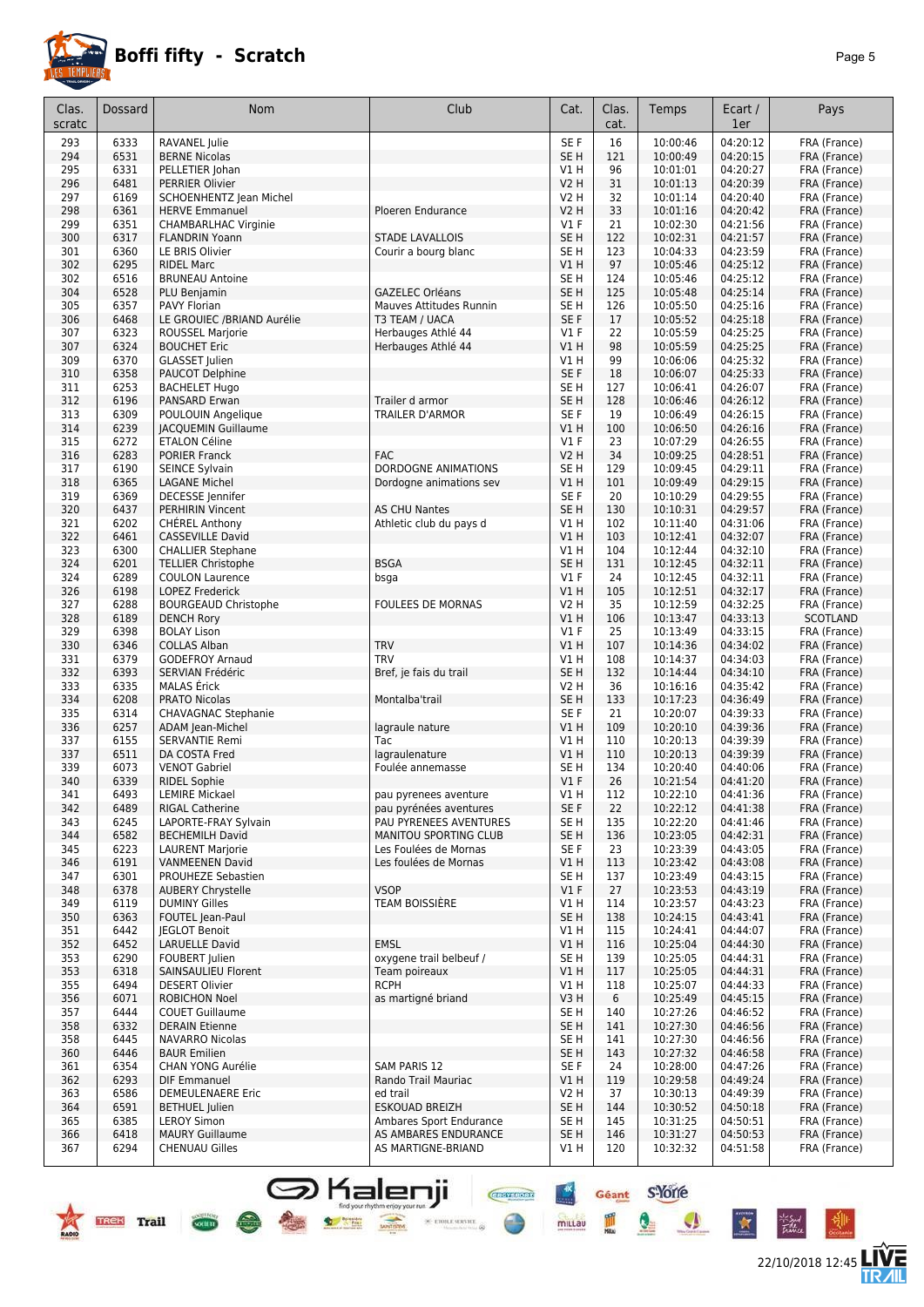

| Clas.<br>scratc | Dossard      | <b>Nom</b>                                       | Club                                               | Cat.                           | Clas.<br>cat.   | Temps                | Ecart /<br>1er       | Pays                         |
|-----------------|--------------|--------------------------------------------------|----------------------------------------------------|--------------------------------|-----------------|----------------------|----------------------|------------------------------|
| 368             | 6543         | <b>SALOMON Michael</b>                           | <b>BSGA</b>                                        | V1H                            | 121             | 10:32:56             | 04:52:22             | FRA (France)                 |
| 369             | 6052         | <b>GEGU Thierry</b>                              | VTT Running Saint Jean                             | VIH                            | 122             | 10:33:56             | 04:53:22             | FRA (France)                 |
| 370             | 6513         | <b>GEGU Marie-Laure</b>                          | VTT Running Saint Jean                             | $VI$ F                         | 28              | 10:33:57             | 04:53:23             | FRA (France)                 |
| 371             | 6596         | <b>HOUPLAIN Jean-Francois</b>                    | <b>Team Paris Triathlon</b>                        | V2 H                           | 38              | 10:33:59             | 04:53:25             | FRA (France)                 |
| 372             | 6228         | PERRIER Stèphane                                 | <b>TULLE AC</b>                                    | V1 H                           | 123             | 10:34:02             | 04:53:28             | FRA (France)                 |
| 373             | 6424         | <b>CATALANO Nathalie</b>                         |                                                    | V1F                            | 29              | 10:40:32             | 04:59:58             | FRA (France)                 |
| 374<br>375      | 6488<br>6500 | <b>SIMON Bruno</b><br><b>GOIZET François</b>     | <b>Stade Lavallois</b><br>Athletic club du pays d  | V1H<br>SE <sub>H</sub>         | 124<br>147      | 10:41:04<br>10:41:24 | 05:00:30<br>05:00:50 | FRA (France)<br>FRA (France) |
| 376             | 6267         | <b>HAY David</b>                                 | Team FZ                                            | V1 H                           | 125             | 10:41:31             | 05:00:57             | FRA (France)                 |
| 377             | 6305         | <b>DUMEIGE Sebastien</b>                         | <b>ESPRIT RUN</b>                                  | V1H                            | 126             | 10:43:38             | 05:03:04             | FRA (France)                 |
| 378             | 6588         | <b>EMILE Catherine</b>                           |                                                    | V3F                            | $\mathbf{1}$    | 10:44:11             | 05:03:37             | FRA (France)                 |
| 379             | 6337         | MOYSE Grégory                                    |                                                    | SE <sub>H</sub>                | 148             | 10:44:37             | 05:04:03             | FRA (France)                 |
| 380             | 6334         | VINCENT Jérémy                                   |                                                    | SE <sub>H</sub>                | 149             | 10:47:37             | 05:07:03             | FRA (France)                 |
| 381             | 6240         | <b>DUVAL Matthieu</b>                            |                                                    | V1 H                           | 127             | 10:49:03             | 05:08:29             | FRA (France)                 |
| 382<br>383      | 6160<br>6401 | LEDUC Samuel<br><b>FOUILLET Pascal</b>           |                                                    | SE H<br>V1 H                   | 150<br>128      | 10:52:29<br>10:52:47 | 05:11:55<br>05:12:13 | FRA (France)<br>FRA (France) |
| 384             | 6394         | PANCINO Gualtiero                                |                                                    | V1 H                           | 129             | 10:52:52             | 05:12:18             | FRA (France)                 |
| 385             | 6390         | <b>LEGUY Mathilde</b>                            |                                                    | SE F                           | 25              | 10:54:00             | 05:13:26             | FRA (France)                 |
| 385             | 6391         | <b>ALARY Mickael</b>                             |                                                    | V1 H                           | 130             | 10:54:00             | 05:13:26             | FRA (France)                 |
| 387             | 6371         | THOMAS Jerome                                    | Aperunners                                         | SE <sub>H</sub>                | 151             | 10:54:02             | 05:13:28             | <b>BEL</b> (Belgique)        |
| 388             | 6447         | <b>MORON Fabien</b>                              | CHALONNES OLYMPIQUE SPO                            | V1 H                           | 131             | 10:54:46             | 05:14:12             | FRA (France)                 |
| 389             | 6449         | <b>MORON Bruno</b>                               |                                                    | VIH                            | 132             | 10:54:47             | 05:14:13             | FRA (France)                 |
| 390<br>391      | 6316<br>6405 | <b>LEGLISE Patrice</b><br><b>ROQUES Beatrice</b> | US BAZAS athlétisme<br>Pau Pyrénées Aventure       | V1 H<br>V1F                    | 133<br>30       | 10:56:57<br>10:58:37 | 05:16:23<br>05:18:03 | FRA (France)<br>FRA (France) |
| 391             | 6409         | <b>TUFFAL Angelique</b>                          |                                                    | $VI$ F                         | 30              | 10:58:37             | 05:18:03             | FRA (France)                 |
| 393             | 6384         | <b>MEUNIER Christophe</b>                        |                                                    | VIH                            | 134             | 11:01:11             | 05:20:37             | FRA (France)                 |
| 394             | 6411         | <b>PERRAY Pascal</b>                             | <b>CONFRERIE DU NOIREAU</b>                        | V1 H                           | 135             | 11:02:15             | 05:21:41             | FRA (France)                 |
| 394             | 6416         | <b>GASCON Sebastien</b>                          |                                                    | SE <sub>H</sub>                | 152             | 11:02:15             | 05:21:41             | FRA (France)                 |
| 396             | 6440         | <b>GOSSET Alexandre</b>                          |                                                    | SE H                           | 153             | 11:02:31             | 05:21:57             | FRA (France)                 |
| 397             | 6590         | MILLERET Valérie                                 | <b>TRAILERS DU MOLE</b>                            | $VI$ F                         | 32              | 11:05:07             | 05:24:33             | FRA (France)                 |
| 398             | 6373         | GASTALDELLO David                                | <b>GASTALDELLO</b>                                 | V1H                            | 136             | 11:05:25             | 05:24:51             | FRA (France)                 |
| 399<br>400      | 6458<br>6495 | <b>MOISAN Daniel</b><br><b>DECLERCQ Antoine</b>  | Courir à Bourg Blanc<br>Antoine Declercq           | <b>V2 H</b><br>SE <sub>H</sub> | 39<br>154       | 11:05:30<br>11:06:20 | 05:24:56<br>05:25:46 | FRA (France)<br>FRA (France) |
| 401             | 6441         | <b>BESSON Xavier</b>                             |                                                    | SE <sub>H</sub>                | 155             | 11:06:22             | 05:25:48             | FRA (France)                 |
| 402             | 6367         | LABORDE Florent                                  | coudous de la save                                 | SE H                           | 156             | 11:06:53             | 05:26:19             | FRA (France)                 |
| 403             | 6558         | <b>SCHIRER Sylvain</b>                           |                                                    | SE <sub>H</sub>                | 157             | 11:09:35             | 05:29:01             | FRA (France)                 |
| 404             | 6256         | <b>MONTEL Alexandre</b>                          |                                                    | SE <sub>H</sub>                | 158             | 11:09:36             | 05:29:02             | FRA (France)                 |
| 405             | 6278         | <b>ROLLOT Morgane</b>                            |                                                    | SE F                           | 26              | 11:09:38             | 05:29:04             | FRA (France)                 |
| 405             | 6556         | <b>FABRE Sabine</b>                              |                                                    | $VI$ F                         | 33              | 11:09:38             | 05:29:04             | FRA (France)                 |
| 407             | 6557         | SAUVAGE Julien                                   |                                                    | V1 H                           | 137             | 11:09:39             | 05:29:05             | FRA (France)                 |
| 408<br>409      | 6534<br>6535 | <b>BLAZER Elodie</b><br><b>CHEVRIOT Virginie</b> | VS OZOIR LA FERRIERE                               | SE F<br>SE F                   | 27<br>28        | 11:09:52<br>11:10:00 | 05:29:18<br>05:29:26 | FRA (France)                 |
| 410             | 6563         | <b>BARADEAU Laurent</b>                          | S/L GAZELEC ANGERS                                 | V1 H                           | 138             | 11:10:05             | 05:29:31             | FRA (France)<br>FRA (France) |
| 411             | 6269         | <b>GIL Antonio</b>                               | <b>Falicoun Trail Plaisir</b>                      | <b>V4 H</b>                    | $\mathbf{1}$    | 11:10:11             | 05:29:37             | FRA (France)                 |
| 412             | 6429         | JOUAN Stephane                                   | Chalonnes Olympique Spo                            | V1 H                           | 139             | 11:11:49             | 05:31:15             | FRA (France)                 |
| 413             | 6282         | <b>NICOLE David</b>                              | <b>SAMBA</b>                                       | <b>V2 H</b>                    | 40              | 11:12:21             | 05:31:47             | FRA (France)                 |
| 414             | 6431         | <b>LALEVEE Thierry</b>                           |                                                    | V2 H                           | 41              | 11:15:44             | 05:35:10             | FRA (France)                 |
| 415             | 6348         | <b>MARTIN Sebastien</b>                          | <b>TEAM PY'RUNNERS</b>                             | VIH                            | 140             | 11:20:40             | 05:40:06             | FRA (France)                 |
| 415<br>417      | 6507<br>6296 | <b>CHEVRIER Freddy</b><br><b>GRILOT Frederic</b> | ENTENTE DES MAUGES                                 | VIH<br><b>V2 H</b>             | 140<br>42       | 11:20:40<br>11:20:58 | 05:40:06<br>05:40:24 | FRA (France)<br>FRA (France) |
| 418             | 6483         | <b>LEBRUN Benoit</b>                             |                                                    | V1H                            | 142             | 11:20:59             | 05:40:25             | FRA (France)                 |
| 419             | 6561         | <b>SOLAS Gregory</b>                             |                                                    | SE H                           | 159             | 11:21:02             | 05:40:28             | FRA (France)                 |
| 420             | 6165         | <b>COLLARD Sophie</b>                            | TEAM CA GLISSE                                     | $VI$ F                         | 34              | 11:21:03             | 05:40:29             | FRA (France)                 |
| 420             | 6242         | <b>COLLARD Sebastien</b>                         |                                                    | V1H                            | 143             | 11:21:03             | 05:40:29             | FRA (France)                 |
| 422             | 6536         | <b>PLANTON Francis</b>                           | les baroudeurs du saut                             | V1 H                           | 144             | 11:21:13             | 05:40:39             | FRA (France)                 |
| 423             | 6430         | <b>ALLAMARGOT Steve</b>                          |                                                    | V1 H                           | 145             | 11:21:19             | 05:40:45             | FRA (France)                 |
| 424<br>425      | 6428<br>6347 | <b>BERTRAND Thomas</b><br><b>GENDRY Gaelle</b>   | <b>SAINTES TRIATHLON</b><br><b>STADE LAVALLOIS</b> | V1 H<br>$VI$ F                 | 146<br>35       | 11:21:20<br>11:21:22 | 05:40:46<br>05:40:48 | FRA (France)<br>FRA (France) |
| 426             | 6273         | <b>VALVERDE Maria</b>                            | Stade Lavallois                                    | V2F                            | 5               | 11:21:23             | 05:40:49             | FRA (France)                 |
| 427             | 6417         | <b>LESASSIER Emilie</b>                          | logg in tours                                      | SE F                           | 29              | 11:22:54             | 05:42:20             | FRA (France)                 |
| 428             | 6410         | <b>BASSOT Severine</b>                           | Monster koeur                                      | $VI$ F                         | 36              | 11:22:55             | 05:42:21             | FRA (France)                 |
| 428             | 6595         | <b>GILSON Eric</b>                               | monster de Koeur                                   | V3H                            | $7\overline{ }$ | 11:22:55             | 05:42:21             | FRA (France)                 |
| 430             | 6542         | OZOUX Isabelle                                   |                                                    | $VI$ F                         | 37              | 11:24:16             | 05:43:42             | GER (Allemagne)              |
| 431             | 6274         | <b>MACAIGNE Guillaume</b>                        |                                                    | V1 H                           | 147             | 11:24:18             | 05:43:44             | FRA (France)                 |
| 432             | 6400         | <b>IN lianzhang</b>                              | Running panda                                      | V1 H                           | 148             | 11:24:29             | 05:43:55             | FRA (France)                 |
| 433             | 6422         | <b>MOREL Olivier</b>                             | la confrérie du noireau                            | V1H                            | 149             | 11:25:27             | 05:44:53             | FRA (France)                 |
| 434<br>435      | 6375<br>6583 | LAINE Franck<br>DAQUIN Gerard                    | Boulogne athlètic club                             | V1 H<br>V3H                    | 150<br>8        | 11:25:34<br>11:31:44 | 05:45:00<br>05:51:10 | FRA (France)<br>FRA (France) |
| 436             | 6359         | WILLIAM Stéphane                                 | <b>BUSSY ST GEORGES ATHLET</b>                     | V1 H                           | 151             | 11:34:36             | 05:54:02             | FRA (France)                 |
| 437             | 6252         | <b>BABEL Olivier</b>                             |                                                    | V1H                            | 152             | 11:37:06             | 05:56:32             | FRA (France)                 |
| 438             | 6248         | <b>BACHELIER Regis</b>                           |                                                    | V1 H                           | 153             | 11:38:58             | 05:58:24             | FRA (France)                 |
| 439             | 6538         | <b>GILLET Fabrice</b>                            | les baroudeurs du saut                             | V1H                            | 154             | 11:42:11             | 06:01:37             | FRA (France)                 |
| 440             | 6355         | <b>BARRE Thierry</b>                             | SL club athle jeunesse                             | V1 H                           | 155             | 11:43:10             | 06:02:36             | FRA (France)                 |
| 441             | 6356         | <b>MOREAU Christian</b>                          |                                                    | V2H                            | 43              | 11:43:11             | 06:02:37             | FRA (France)                 |
| 442             | 6455         | ROUZIOUX Berangere                               | <b>ASC CORMARIS</b>                                | V2F                            | 6               | 11:46:34             | 06:06:00             | FRA (France)                 |

S Kalenji



Cocirre



⊬‴

Géant S-Yorre

 $\mathbf{Q}$ 

 $\frac{m}{m}$ 

 $\bullet$ 

 $\ddot{\ast}$ 

**Chevroom** 

 $\times$  error server  $\otimes$ 

 $\frac{1}{2}$ 

mittau